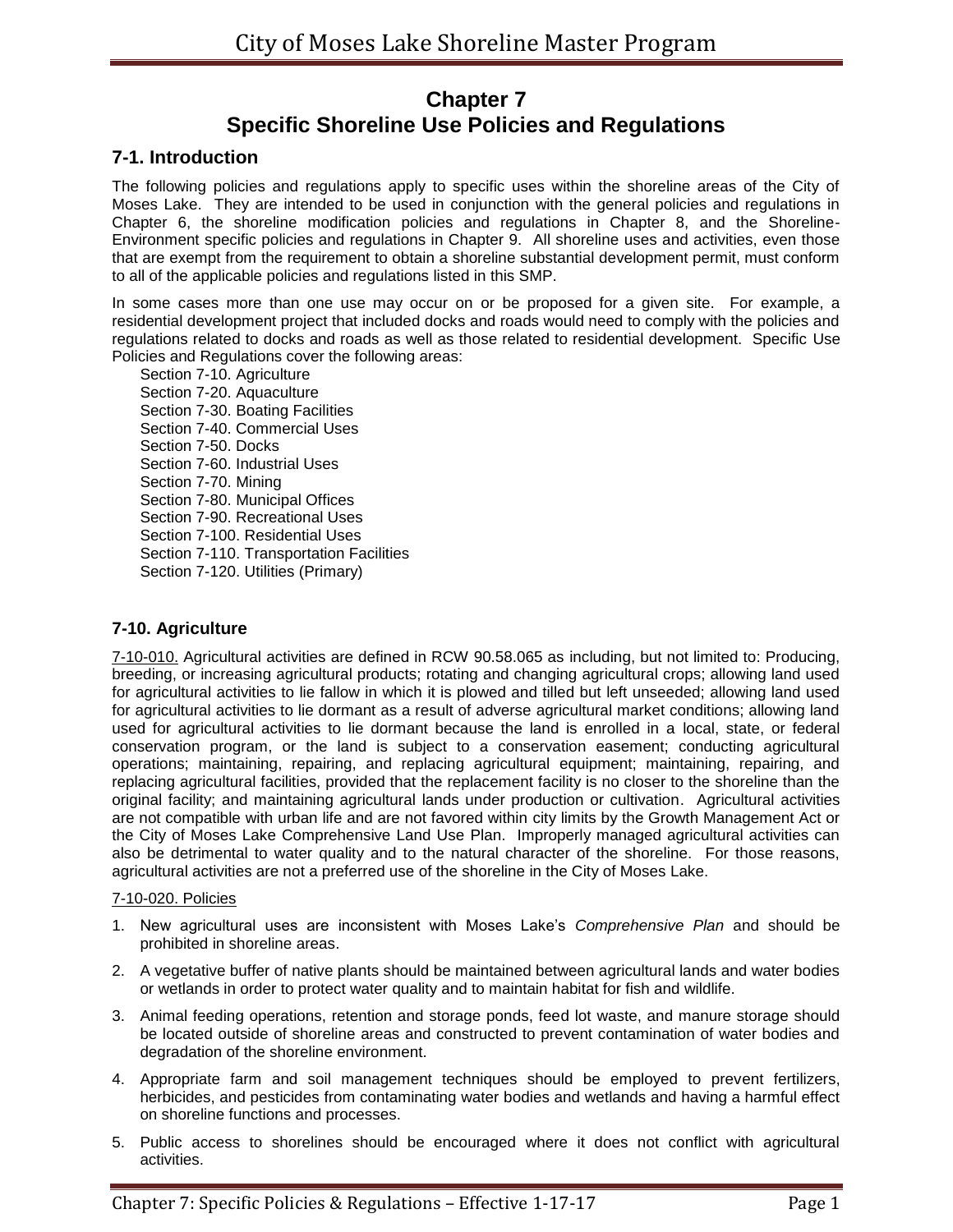## 7-10-030. Regulations

1. New agricultural uses are prohibited in shoreline areas on non-agricultural lands, for example those lands with no documented agricultural activities as of the date of the adoption of this Master Program, or the date of annexation for areas not within the City at the time of adoption of the Master Program. Land with documented agricultural activities as of the date of adoption of this Master Program, or the date of annexation for areas not within the City at the time of adoption of the Master Program, may continue agricultural activities, including maintenance, repair and replacement of existing facilities, and changing crops.

This section does not apply to uses accessory to residential uses that would not typically be considered agriculture, such as garden plots less than 0.25 acres in size.

## *7-20. Aquaculture*

7-20-010. Aquaculture is the farming or culturing of food fish, shellfish, or other aquatic animals or plants in natural or artificial water bodies. Activities include hatching, cultivating, planting, feeding, raising, and harvesting aquatic plants and animals, and maintenance and construction of necessary equipment, buildings, and growing areas. Aquaculture is dependent on the use of the water area, and when consistent with control of pollution and prevention of damage to the environment, is a preferred shoreline use. Related activities such as sales, processing, and product storage facilities are not considered aquaculture practices.

#### 7-20-020. Policies

- 1. Since areas suitable for aquaculture are limited by specific biophysical requirements, areas with high potential for aquacultural use should be identified and encouraged for aquacultural use and protected from degradation by other types of land and water uses.
- 2. Aquaculture methods and structures should be chosen to create the least impact on the visual and environmental qualities of the shorelines. In instances where a choice of aquaculture methods is available, or where two or more incompatible aquaculture projects are proposed in the same area, preference should be given to those forms of aquaculture that involve lesser environmental and visual impacts. In general, projects that require submerged structures or no structures should be preferred over those that involve substantial floating structures. Projects that require few land-based facilities should be preferred over those that require extensive facilities. Projects that involve little or no substrate modification should be preferred over those that involve substantial modification.
- 3. Aquaculture should not be allowed in the following areas:
	- a. Areas that have little natural potential for the type(s) of aquaculture under consideration.
	- b. Areas that have water quality problems that make the areas unsuitable for the type(s) of aquaculture under consideration.
	- c. Areas devoted to established uses of the aquatic environment with which the proposed aquacultural method(s) would substantially and materially conflict. Such uses include but are not limited to navigation, moorage, fishing, underwater utilities, and active scientific research.
	- d. Areas where the design or placement of the facilities would substantially degrade the aesthetic qualities of the shoreline.
	- e. Areas where an aquaculture proposal would result in any significant adverse environmental impacts that cannot be eliminated or adequately mitigated through enforceable conditions of approval.
	- f. Areas where the proposed activity would adversely affect critical habitat use or value.
- 4. Aquaculture activities should be given flexibility to experiment with new aquaculture techniques. However, experimental aquaculture projects should be limited in scale, should be approved for a limited and specified period of time, and should be required to develop and implement a monitoring plan to assess the outcomes of the experiment.
- 5. All permitted aquacultural projects should be protected from new development that would be likely to damage or destroy them. New shoreline proposals in the vicinity of an experimental aquacultural project should be restricted or denied if they might compromise the monitoring and data collection required under the permit for the experimental project.
- 6. Aquaculture activities should not degrade water quality.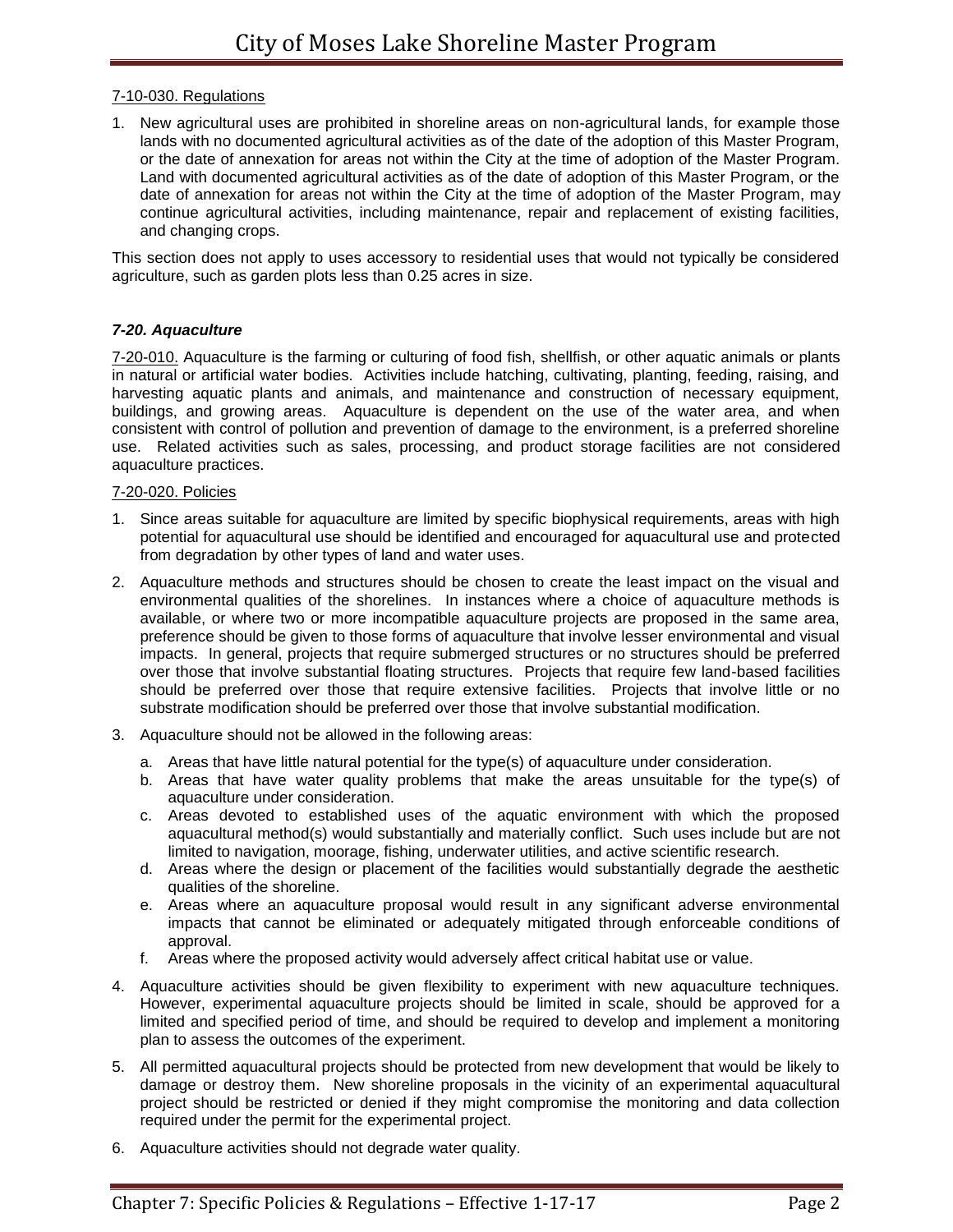## 7-20-030. Regulations

- 1. A shoreline conditional use permit shall be required for any aquacultural use.
- 2. A monitoring plan shall be required for any experimental aquacultural use.
- 3. The City shall request technical assistance on aquaculture proposals from agencies with expertise, such as the Washington departments of Ecology and of Fish and Wildlife, and shall make available to those agencies the *Shoreline Inventory and Characterization* and maps developed as part of this SMP. The information obtained from the agencies shall be considered by the Planning Commission when making a decision on whether to approve or deny a permit for an aquacultural use, to establish any conditions that should be required of a project, and to assess the monitoring plan for an experimental aquacultural project.
- 4. Environment-specific regulations: aquacultural uses shall comply with the environment-specific requirements in Chapter 9 of this SMP.

# **7-30. Boating Facilities**

7-30-010. Boating facilities include marinas, boat launch ramps, boat houses, boat lifts, and similar uses. Docks are addressed separately, below.

## 7-30-020. Policies

- 1. Boating facilities should be located, designed, and operated to provide protection and enhancement of aquatic and terrestrial life including animals, fish, birds, plants, and their habitats and migratory routes. When plastics and other non-biodegradable materials are used, precautions should be taken to ensure their containment.
- 2. Boating facilities should be located and designed so their structures and operations will be aesthetically compatible with the area visually affected, and will not unreasonably impair shoreline views. Use of natural non-reflective materials should be encouraged.
- 3. Public and community boating facilities are preferred over individual private facilities.
- 4. Regional as well as local needs should be considered when determining the location of marinas and boat launches. Potential sites should be identified near high-use or potentially high-use areas.
- 5. Dry boat storage should not be considered a water-oriented use. Boat hoists, boat launch ramps, and access routes associated with a dry boat storage facility should, however, be considered to constitute a water-oriented use.
- 6. Floating homes, houseboats, and liveaboards should be prohibited.
- 7. The size of over-water structures should be limited to the minimum necessary to support the structure's intended use.
- 8. Boating facilities should be located in a way that will not interfere with other boaters' use of the lake.
- 9. New over-water structures should be limited to those which need to locate over water, those which facilitate public access, and those which support ecological restoration. Watercraft can be stored on dry land; therefore a boat house is not a water-dependent use.

#### 7-30-030. Regulations

- 1. Boating facilities, including minor accessory buildings and haul-out facilities, shall be designed so their structures and operations will be aesthetically compatible with or will enhance existing shoreline features and uses. Boating facilities shall mitigate for adverse development impacts on-site in compliance with Appendix A: Mitigation. Adverse development impacts to adjacent properties shall not be allowed.
- 2. Boating facilities, shall be designed in accordance with technical standards found in WAC 220-660- 150, Boat Ramps and Launches in Freshwater Areas, and WAC 220-660-160, Marinas and Terminals in Freshwater Areas, as amended and as applicable.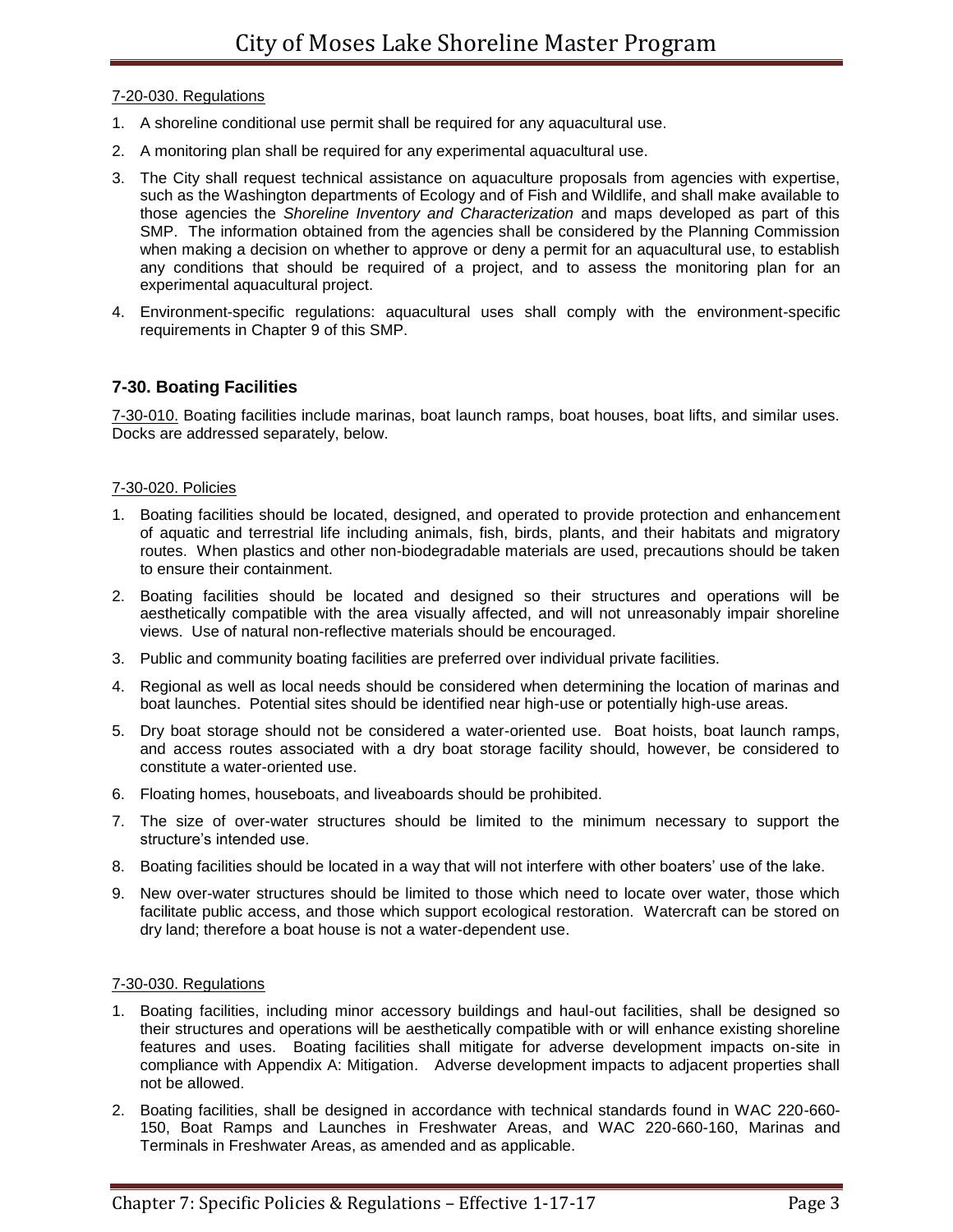- 3. Dredging related to boating facilities shall be limited to maintenance dredging, in compliance with the dredging provisions of Chapter 8. Dredging wetlands, shorelines, or shorelands to accommodate new or expanded boating facilities is prohibited.
- 4. Placing fill in water bodies or wetlands to create usable land for accessory uses, including boating facilities, is prohibited, except minimum required for dock-to-shore attachment site (abutment).
- 5. Where installation will cause erosion during construction, shoreline embankments of all boating facilities shall be stabilized both landward and waterward of the ordinary high water mark, using methods consistent with the policies and regulations of this SMP and best management practices.
- 6. A marina shall be allowed only as a conditional use. The City shall request technical assistance from agencies with jurisdiction and/or knowledge, including but not limited to the Washington departments of Ecology, of Fish and Wildlife, of Natural Resources, and of Health, and shall make available to those agencies the *Shoreline Inventory and Characterization* and maps developed as part of this SMP. The Planning Commission shall consider the comments received from commenting agencies before making a decision on whether or not to approve the permit, and any conditions or modifications required.
- 7. Public access, both physical and visual, shall be an integral part of all marina development and design.
- 8. New commercial and public boating facilities shall be consistent with the City of Moses Lake's *Comprehensive Plan* and *Parks, Recreation, and Open Space Plan*. When new sites are considered, sufficient evidence must be presented to show that existing public and commercial marinas and boat launches are inadequate and cannot be expanded to meet regional demand.
- 9. Marinas and launch ramps shall locate on stable shorelines where no or a minimal amount of shoreline stabilization will be necessary and where water depths are adequate to eliminate or minimize the need for maintenance dredging, spoil disposal, filling, beach enhancement, and other maintenance activities, and eliminate the need for offshore or foreshore channel construction dredging.
- 10. Marina and boat launch design shall minimize interference with geohydraulic processes and disruption of existing shore forms.
- 11. For commercial and public boating facilities, the perimeter of parking and storage areas shall be landscaped to provide a visual and noise buffer between adjoining dissimilar uses or scenic areas, using primarily native, self-sustaining vegetation. The permit application submittal shall identify the size, location, and species of plants that will be used.
- 12. Boating facilities, including boat lifts, shall be positioned so as not to be a hazard to boating.
- 13. Environment-specific regulations: Boating facilities shall comply with the environment-specific requirements in Chapter 9.
- 14. New over water structures shall be allowed only for water-dependent uses, public access, and ecological restoration. Boat houses, as non-water-dependent structures, are prohibited.
- 15. Over-water structures shall be no larger than is needed for the structure's intended use.

# **7-40. Commercial Uses**

7-40-010. Commercial development means those uses that are involved in wholesale, retail, service, and business trade. Examples include hotels, motels, shopping centers, restaurants, shops, offices, and private recreation facilities, including marinas. Marinas are also subject to all provisions of this SMP related to boating facilities and to recreational uses.

#### 7-40-020. Policies

- 1. New commercial development in shoreline areas should be consistent with the City of Moses Lake's *Comprehensive Plan* and should be located to minimize sprawl and inefficient use of shoreline areas and, where applicable, to promote trip reduction.
- 2. No commercial development should be allowed in wetlands.
- 3. Because shorelines are a limited resource, preference should be given to water-oriented uses,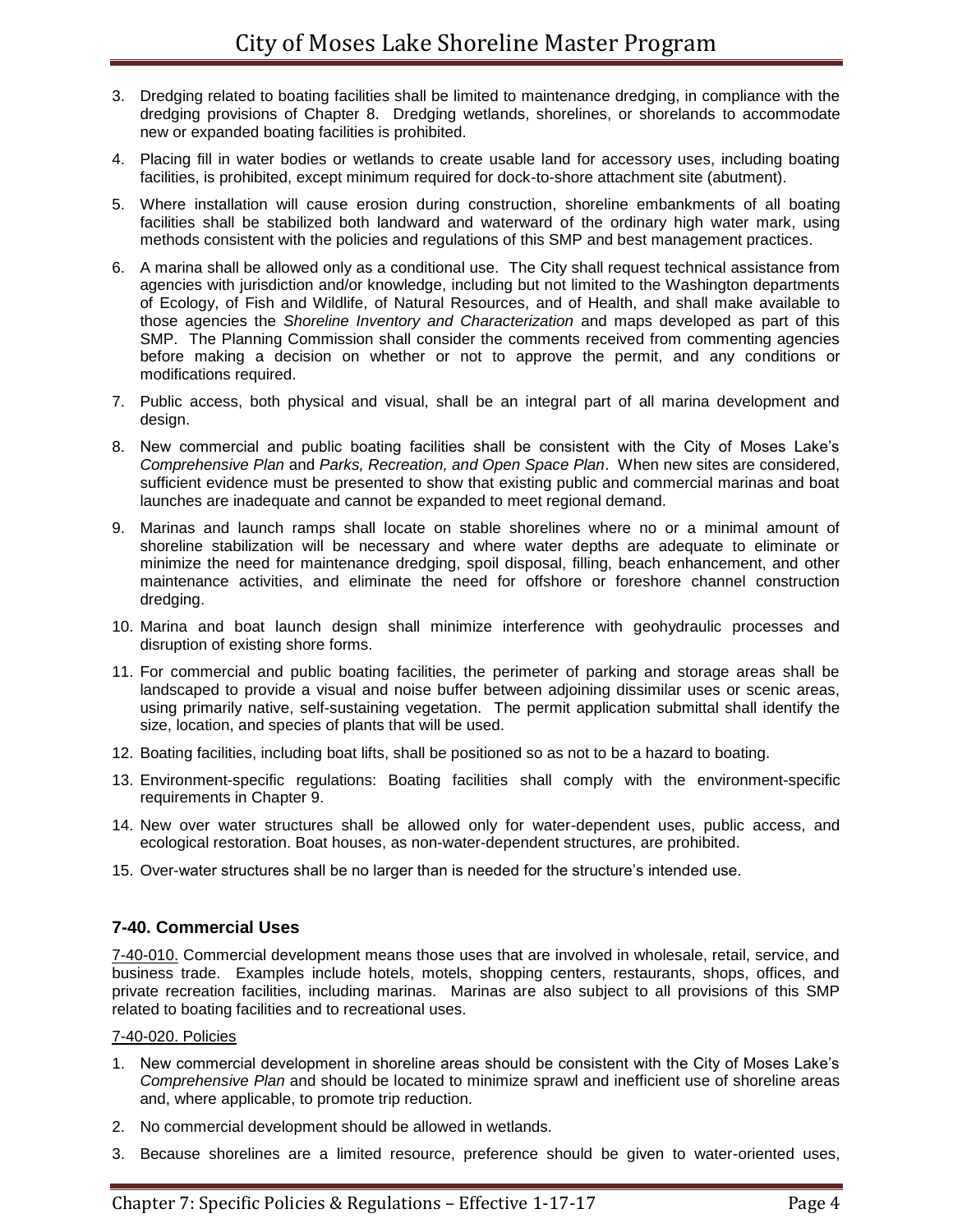especially those uses particularly dependent on a shoreline location or those that will provide the opportunity for substantial numbers of people to enjoy the shoreline.

- 4. Over-water construction should be prohibited except in limited instances where it is auxiliary to and necessary in support of a water-dependent use.
- 5. Commercial development should be designed to provide physical or visual shoreline access or other opportunities for the public to enjoy the shoreline location. Public access should include amenities appropriate to the type and scale of the development and the qualities and character of the site, which may include walkways, viewpoints, restrooms, and other recreational facilities. Where possible, commercial facilities should be designed to permit pedestrian waterfront activities.
- 6. Site plans for commercial developments should incorporate multiple-use concepts that include open space and recreation.
- 7. Commercial developments should be aesthetically compatible with the surrounding area. Aesthetic considerations should be actively promoted by means such as sign control regulations, appropriate development siting, screening and architectural standards, planned unit developments, and landscaping with native plants, including, where appropriate, enhancement of natural vegetative buffers.
- 8. Commercial developments should be designed, constructed, operated, and maintained to ensure no net loss of shoreline ecological functions and to protect areas and systems cultural significance.
- 9. Commercial developments should include landscaping that will visually enhance the shoreline area and contribute to shoreline functions and values.
- 10. Commercial developments permitted in shoreline areas are, in descending order of preference:
	- a. Water-dependent uses;
	- b. Water-related uses
	- c. Water-enjoyment uses; and
	- d. Non-water-oriented uses

#### 7-40-030. Regulations

1. The design, layout and operation of certain commercial uses directly affects their classification with regard to whether or not they qualify as water-related or water-enjoyment uses. The applicant shall include elements in their application that show how the proposed commercial uses may be authorized as water-related or water-enjoyment use. These uses are required to incorporate appropriate design and operational elements so that they meet the definition of water-related or water-enjoyment uses.

Non-water-oriented uses shall not be allowed unless they meet the following criteria:

- a. The use is part of a mixed-use project that includes water-dependent uses and provides a significant public benefit with respect to the Shoreline Management Act's objectives such as providing public access and ecological restoration; or
- b. Navigability is severely limited at the proposed site; and the commercial use provides a significant public benefit with respect to the Shoreline Management Act's objectives such as providing public access and ecological restoration; or
- c. The site is physically separated from the shoreline by another property or public right-of-way.
- 2. The City shall require and use the following information in its review of commercial development proposals:
	- a. Specific nature of the commercial activity;
	- b. Need for shoreline frontage;
	- c. Provisions for public visual and/or physical access to the shoreline;
	- d. Provisions to ensure that the development will not result in loss of shoreline functions or reduction in shoreline values;
	- e. Measures for enhancing the relationship of the use to the shoreline, including aesthetics and landscaping; and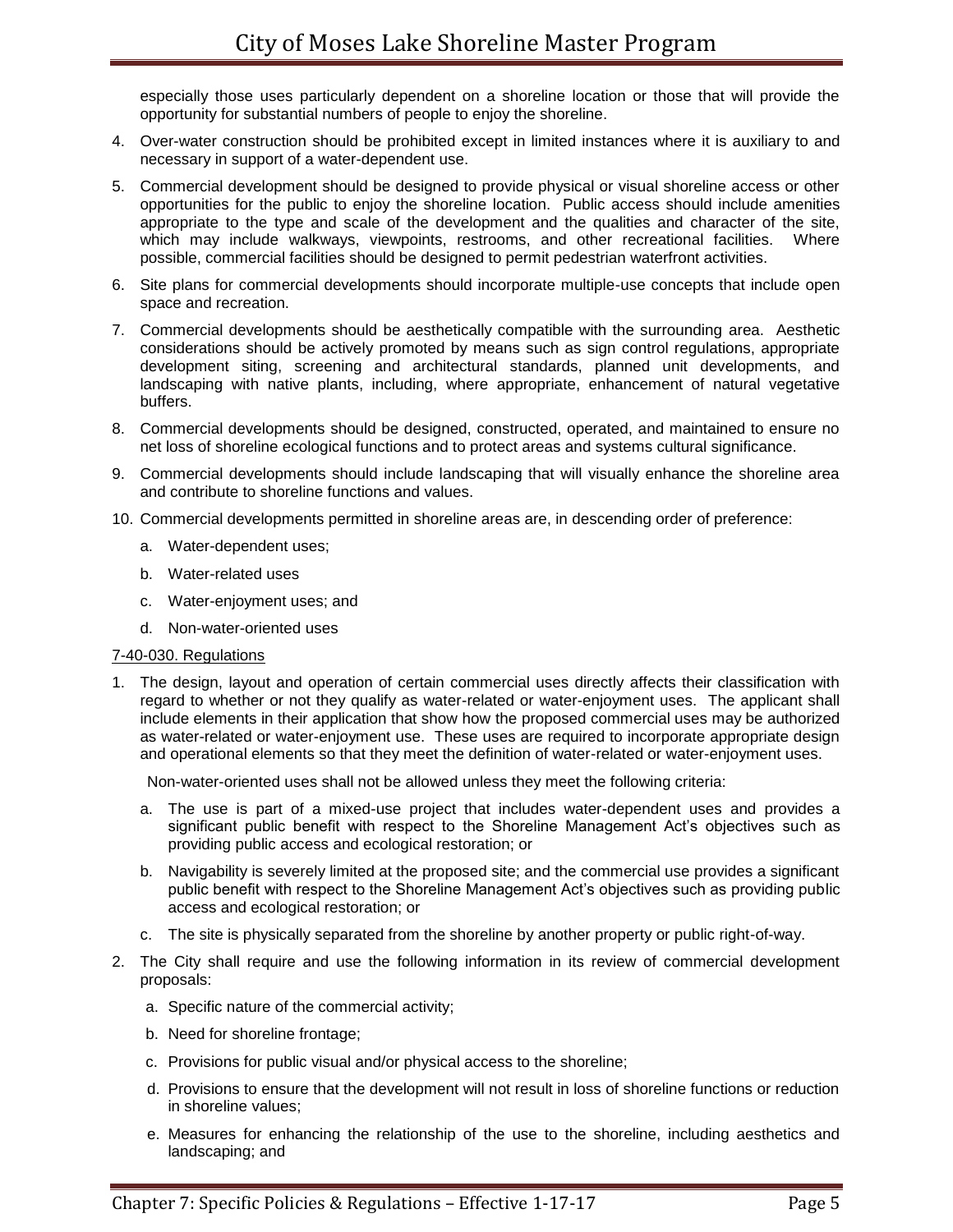- f. The *Shoreline Inventory and Characterization* and accompanying maps.
- 3. Commercial development shall be designed and maintained in a neat, orderly, and environmentallycompatible manner, consistent with the character and features of the surrounding area. To that end, the Planning Commission may, following a public hearing, adjust the project dimensions and/or prescribe reasonable use intensity and screening conditions. Need and special considerations for landscaping and buffer areas shall also be subject to review and approval.
- 4. Over-water construction for non-water-oriented commercial developments is prohibited.
- 5. Parking as a primary use is prohibited within shoreline jurisdiction. Parking facilities in shorelines are not a preferred use and shall be allowed only as necessary to support an authorized use. While supporting an authorized use, parking facilities shall be located landward of the required setback and landward of the primary use to the greatest extent feasible.
- 6. All commercial loading and service areas shall be located on the upland (landward) side of the commercial activity or provisions shall be made to separate and screen the loading and service areas from the shoreline.
- 7. Public access shall be required as part of all non-water-dependent commercial development, unless such access is shown to be incompatible due to reasons of safety, security, or impact to the shoreline environment.
- 8. Commercial developments shall be landscaped to visually enhance the shoreline area and contribute to shoreline functions and values, using primarily native, self-sustaining vegetation. Plants that may compromise shoreline values shall be prohibited. The permit application submittal shall include a landscape plan that identifies the size, location, and species of plants that will be used.
- 9. Drainage and surface runoff from commercial areas shall be controlled so that pollutants will not be carried into water bodies. See "Environmental Impacts and Water Quality" in Chapter 6.
- 10. Environment-specific regulations: Commercial uses shall comply with the environment-specific requirements in Chapter 9.

# **7-50. Docks**

7-50-010. A dock is a structure that abuts the shoreline and is used as a landing or moorage place for watercraft. Docks may be built on fixed platforms above the water, or may float upon the water.

#### 7-50-020. Policies

- 1. Because docks can have a significant impact on lacustrine habitat and mechanics, the impacts of all docks should be reviewed to ensure that the proposed structure is suitably located and designed and that all potential impacts have been recognized and mitigated.
- 2. New commercial docks should be designed to accommodate public access and enjoyment of the shoreline location.
- 3. Docks should be designed to cause minimum interference with navigable waters and the public's use of the shoreline.
- 4. Docks should be sited and designed to minimize possible adverse environmental impacts, including impacts to sediment movement, water circulation and quality, and fish and wildlife habitat.
- 5. Use of natural-looking non-reflective materials in dock construction should be encouraged. All dock materials should be approved by the Washington Department of Fish & Wildlife.
- 6. The proposed site of the structure and intensity of use or uses of any dock should be compatible with the surrounding environment and land and water use.
- 7. Docks not contiguous with the shoreline should be prohibited as a hazard to navigation. Such docks may be allowed by conditional use permit in special situations where the need for such a dock is justified and measures have been taken to reduce the hazard to navigation.
- 8. The size of over-water structures should be limited to the minimum necessary to support the structure's intended use.
- 9. Each single family residence should be allowed only one dock.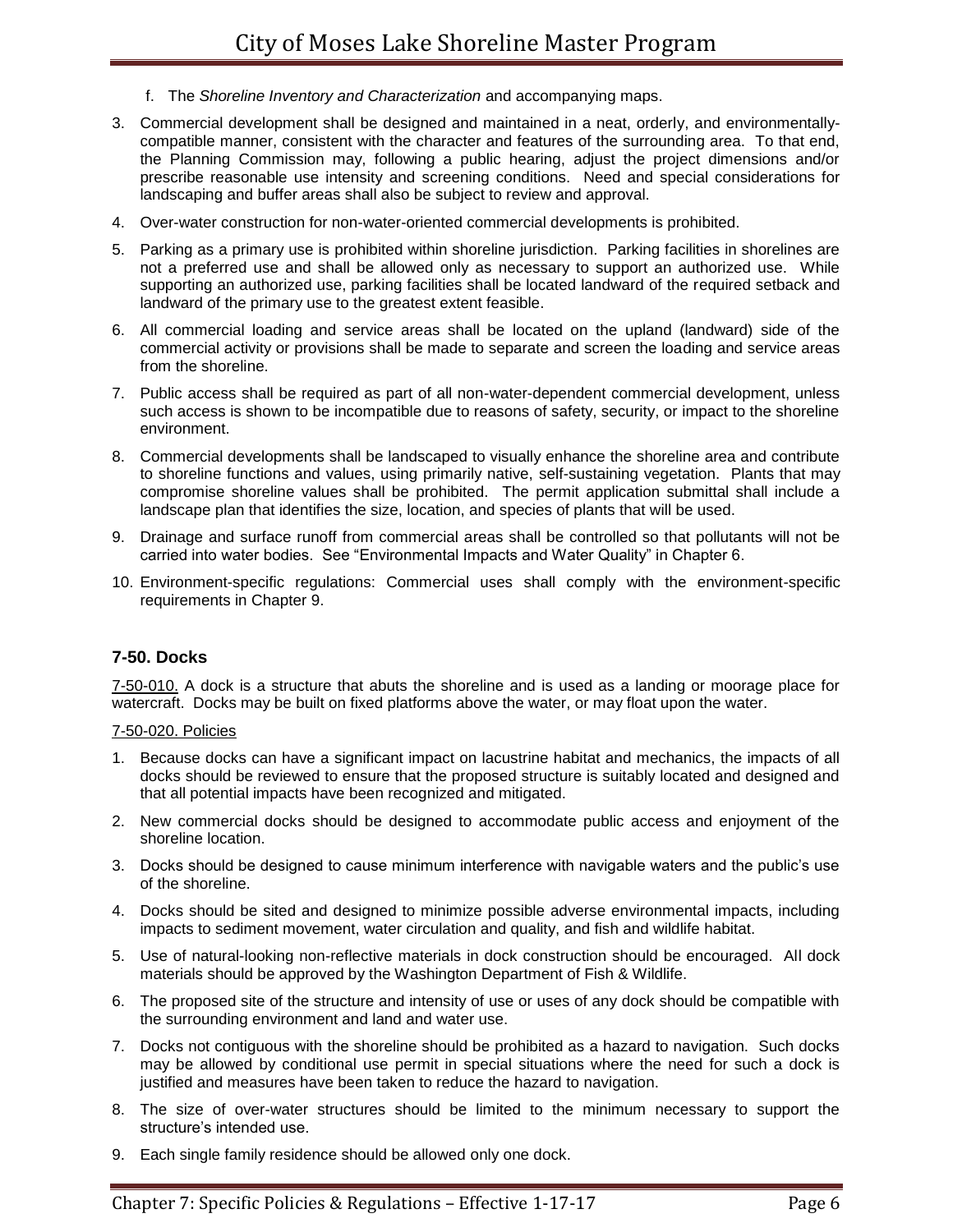## 7-50-030. Regulations

#### **7-50-030-A. General Dock Standards**

- 1. The City shall require and use the following information in its review of proposals for docks:
	- a. Description of the proposed structure, including its size, location, design, materials, and any shoreline stabilization or other modifications required by the project.
	- b. Proposed location of dock relative to property lines and ordinary high water mark.
	- c. Any provisions for public access and enjoyment of the shoreline location. Public access is not required for a dock adjacent to a single family residence or duplex.
- 2. Docks shall not significantly interfere with the use of navigable waters or with public use of shorelines. The length of any dock shall be limited in constricted water bodies to assure navigability and protect public use. Docks may be prohibited where necessary to protect navigation or public use. Docks shall not extend more than 1/3 the width of the navigable waterway. Private and community docks shall be limited to the minimum length necessary to reach a water depth of 3 feet at the end of the dock, or limited to 25 feet in length, whichever is greater. Longer docks may be allowed by conditional use permit. Docks not contiguous with the shoreline may be allowed in special situations where the need for such a dock is justified and measures have been taken to reduce the hazard to navigation.
- 3. New commercial docks shall accommodate public access and enjoyment of the shoreline.
- 4. All docks shall be constructed and maintained in a safe condition. Unsafe docks shall be removed or repaired promptly by the owner. Where any such structure constitutes a hazard to the public, the City may, following notice to the owner, abate the structure if the owner fails to do so within 90 days. The City may impose a lien on the associated shoreline property in an amount equal to the cost of the abatement.
- 5. Repair of Existing Docks. Maintenance and repair proposals using treated materials must use only chemicals approved by the appropriate State or Federal agencies, and must be cured prior to placement in or over the water. All other materials requirements of this section shall also be met. No over-water field applications of preservative treatment or other chemical compounds shall be permitted. Docks may be painted provided brush application is used and best management practices are followed to prevent paint from coming in contact with the lake.
- 6. Bulk storage of gasoline, oil, and other petroleum products is prohibited on docks. Bulk storage means non-portable storage in fixed tanks.
- 7. Replacement of Existing Docks. Proposals involving replacement of the entire existing private dock with a similar dock are allowed, provided there is no net loss of ecological function.
- 8. Additions to Private Docks. Proposals involving lengthening and/or increasing the area of existing private docks must comply with the following measures:
	- a. The applicant must demonstrate that there is a need for the enlargement of an existing dock. Proposals that demonstrate an enlargement is necessary due to safety concerns, inadequate depth of water, or preservation of beneficial emergent vegetation will be considered.
	- b. Enlarged portions of docks must comply with the dimensional, design, materials, and mitigation standards for new private docks as described in this SMP. Dock additions that result in the completed structure exceeding the area limits for reasons not specifically allowed above may only be approved through a shoreline variance, except where a new or enlarged joint-use dock is proposed and any remaining individual dock(s) are removed.
- 9. Mitigation.
	- a. Consistent with the mitigation sequencing steps outlined in Appendix A, Mitigation, new or expanded overwater and in-water structures, including docks and watercraft lifts, shall first be designed to avoid and minimize impacts, prior to pursuing mitigation, as required by WAC 173- 26-231(3)(b).
	- b. Mitigation proposals shall provide mitigation at 1:1 area ratio to impacts along the shoreline. The area mitigated shall include the access path through any required buffer if the path is wider than four feet, and the dock attachment area. Additionally, the mitigation proposals shall provide one unit of mitigation for each unit of lost aquatic function. The proposed mitigation plan shall include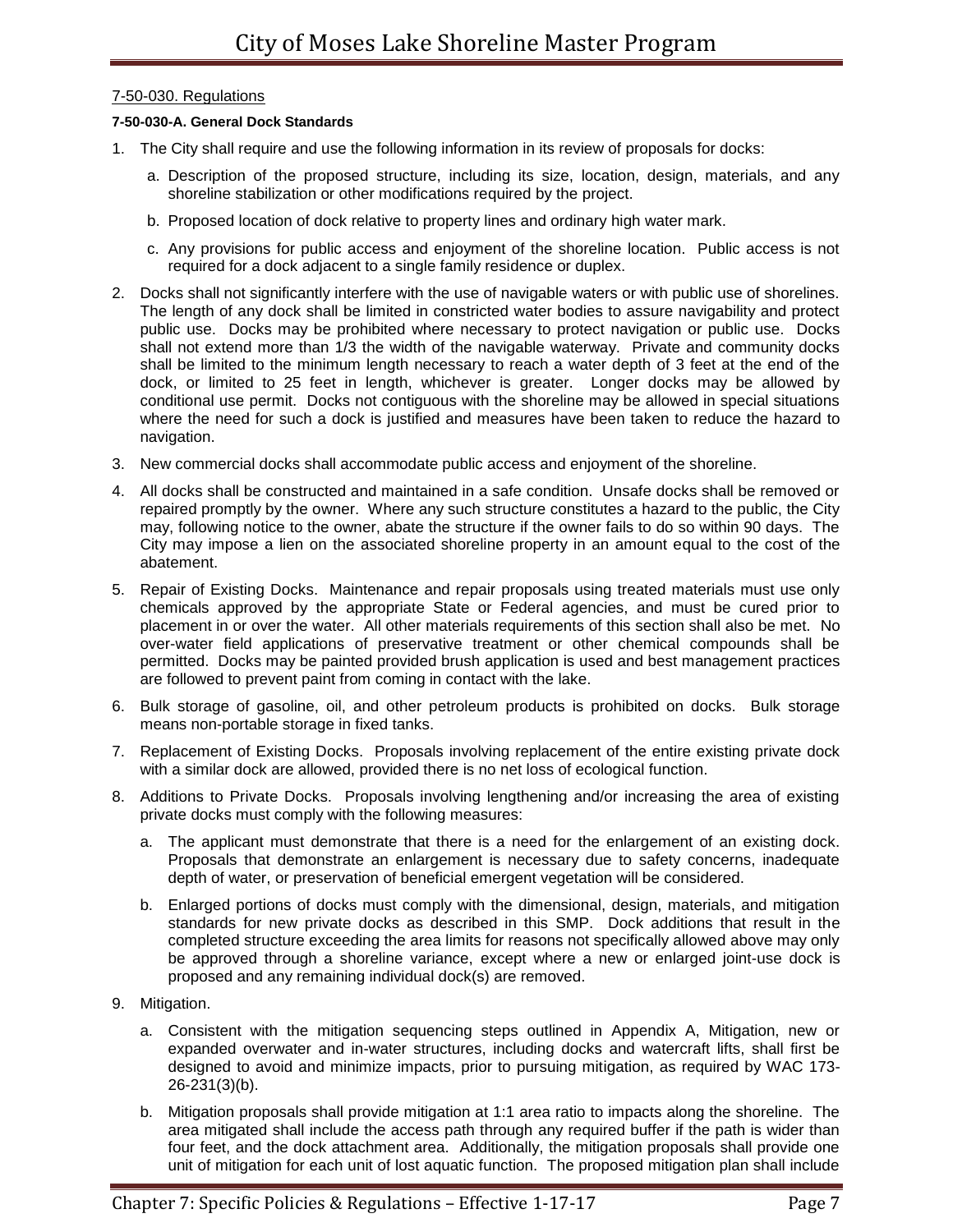a discussion of how the proposed mitigation adequately compensates for any lost functions. The mitigation provided shall be consistent with Appendix A, Mitigation. The city will consult with other permit agencies, such as Washington Department of Fish & Wildlife, Washington Department of Ecology, and/or US Army Corps of Engineers, for any additional specific mitigation requirements during project review.

- c. Appropriate mitigation may include one or more of the following measures, or other measures when consistent with the objective of compensating for ecological function impacts:
	- i. Removal of any additional existing over-water and/or in-water structures that are not the subject of the application or otherwise required to be removed.
	- ii. For dock additions, partial dock replacements or other modifications, replacement of areas of existing solid over-water cover with grated or translucent material, or use of grated or translucent material on altered portions of the dock if they are not otherwise required to be grated or translucent.
	- iii. Planting of native vegetation along the shoreline immediately landward of the OHWM consisting of trees and shrubs native to the Moses Lake area and typically found in undisturbed riparian and shrub steppe areas. When shoreline plantings are the only mitigation option for a given dock proposal, the additional overwater cover shall be compensated for at 1:1 planting area ratio (unless modified as described in Appendix A) with required plantings as described in Appendix A.
	- iv. Removal of hardened shoreline, including existing launch ramps and bulkheads, and replacement with native vegetation.
	- v. Removal of man-made debris waterward of the OHWM, such as car bodies, oil drums, concrete or asphalt debris, remnant docks, or other material detrimental to ecological functions and ecosystem-wide processes.
	- vi. Placement of large woody debris.
	- vii. Participation in an approved mitigation banking or in-lieu fee program.
- 10. Environment-specific regulations:

Docks shall comply with the environment-specific requirements in Chapter 9.

#### **7-50-030-B. General Design and Construction Standards for Docks**

- 1. Supports must be structurally sound prior to placement in the water.
- 2. Supports, floats, or other materials in direct contact with the water must be approved by applicable state agencies, including the Washington Department of Fish and Wildlife.
- 3. Floating docks shall include stops to keep the floats off the bottom of the lake at low water level.
- 4. Overhead wiring or plumbing is not permitted on docks.
- 5. Lighting shall be the minimum necessary to locate the dock at night and shall focus downward to minimize glare.
- 6. Docks with feet or plates that rest on the lakebed are preferred over those requiring excavation and footings.

#### **7-50-030-C. Joint-use community recreational docks**

- 1. All multi-family residences proposing to provide moorage facilities shall be limited to a single, jointuse moorage facility, provided that the City may authorize more than one joint-use dock if, based on conditions specific to the site, a single facility would be inappropriate for reasons of safety, security, or impact to the shoreline environment.
- 2. If moorage is to be provided or planned as part of a new residential development of two or more waterfront dwelling units or lots, or as part of a subdivision or other division of land occurring after the effective date of this SMP, joint use or community dock facilities shall be required when feasible, rather than allowing individual docks for each residence. A joint use dock shall not be required for: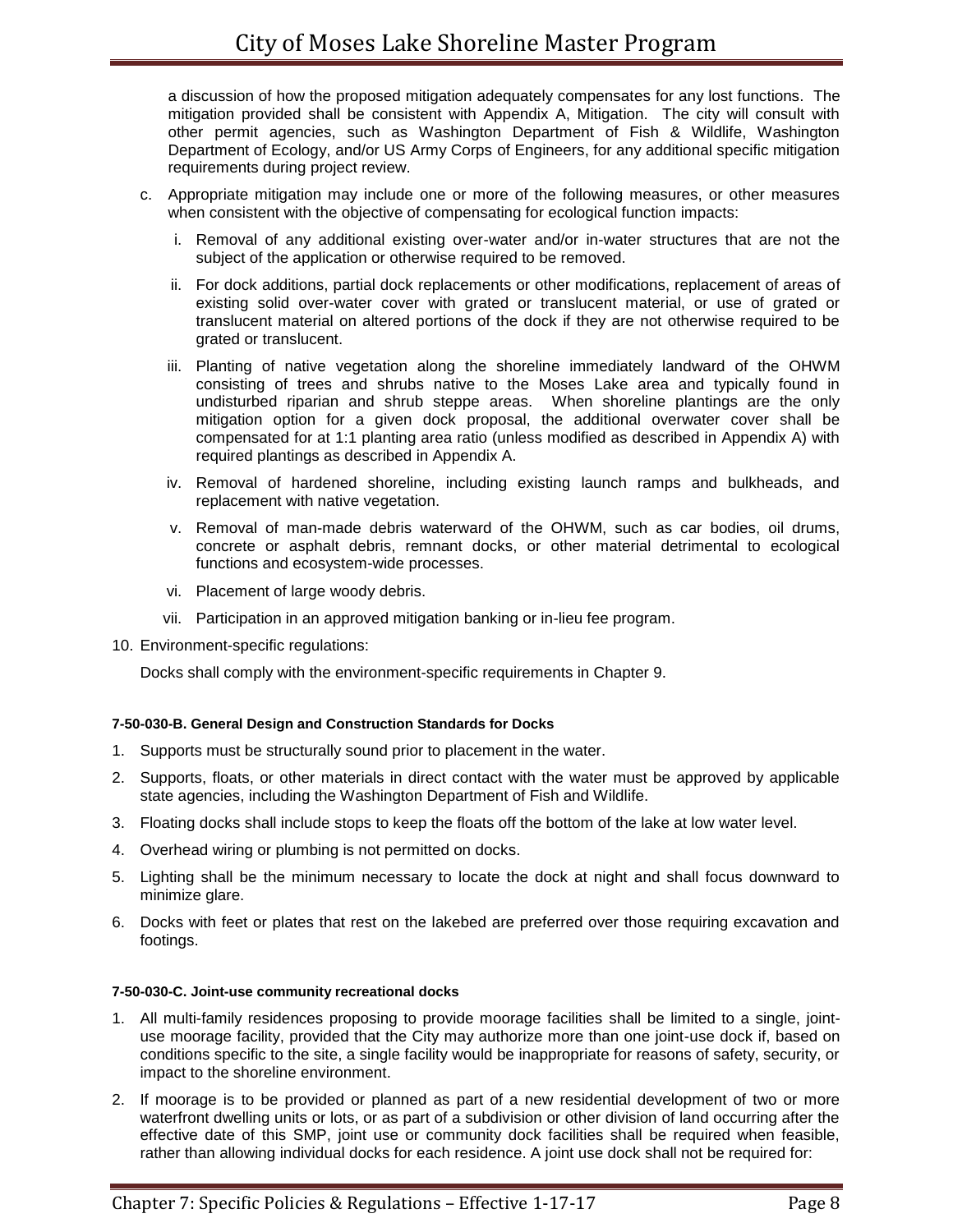- a. Development of a single residence.
- b. Existing single residential units that currently do not have a dock.
- c. Replacement of existing single residential docks.
- 3. In order to evaluate the feasibility of a joint community dock in a new residential development of two or more waterfront dwelling units, the applicant/proponent shall demonstrate the following:
	- a. Existing facilities in the vicinity, including marinas and shared moorage, are not adequate or feasible for use; and
	- b. The applicant/proponent has contacted abutting property owners and none have indicated a willingness to share an existing dock or develop a shared moorage in conjunction with the applicant/proponent.
- 4. Joint-use community docks may exceed the allowed area for an individual dock by 50 square feet per residence served.
- 5. The maximum size of a dock shall be the minimum necessary to accomplish moorage for one boat for each residence served, and the dock shall be configured to cause minimal disturbance to shoreline resources.
- 6. Proposals for joint-use community docks shall demonstrate and document by contract or covenant that adequate construction and maintenance of the structure and associated upland area will be provided by identified responsible parties.

#### **7-50-030-D. Residential Docks**

- 1. Number
	- a. No more than one dock is permitted for each shoreline lot.
- 2. Size
	- a. A dock over 200 square feet or 25 feet in length is allowed only as a shoreline conditional use. Exception: A longer dock may be approved if needed to maintain existing beneficial emergent vegetation such as bulrush. The extra length needed to project past the bulrush shall be limited to 4' in width
	- b. Width: For the first 10' waterward of the OHWM, the maximum width of solid dock shall be 4'. Docks wider than 4' are allowed, provided that the extra width shall be made of material such as grating that allows a minimum of 40% light transmission through the decking material, to prevent excessive shading of the area under the dock.
- 3. Side yard setbacks: Docks shall be set back a minimum of 5 feet from side property lines, except for the following:
	- a. Joint use and community docks may be located adjacent to or upon a side property line when mutually agreed to by contract or covenant with the owners of both properties. A copy of the contract or covenant must be recorded with the Grant County Auditor and filed with the application for permit.
	- b. Docks may be located closer than 5' to the side property line when the dock location is set as part of the platting of the property and shown on the plat.

# **7-60. Industrial uses**

7-60-010. Industrial uses are facilities for processing, manufacturing, and storage of finished or semifinished goods.

#### 7-60-020. Policies

1. Historically, there have been no industries within the City of Moses Lake that require a shoreline location. In order to reserve shoreline locations for uses that will benefit from such a location and to protect the shoreline from the potential impacts of industrial development, no industrial development should be allowed to locate within shoreline areas.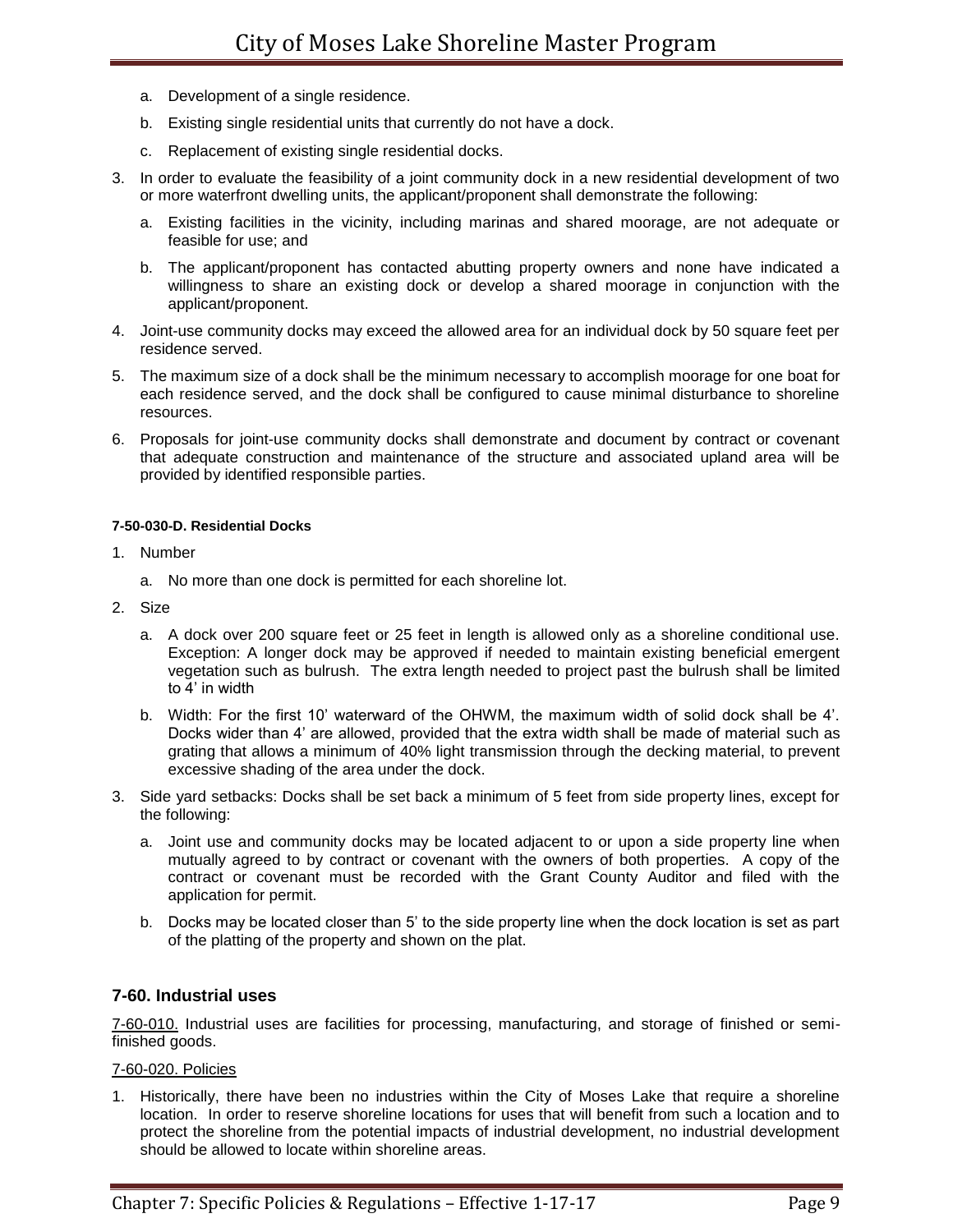## 7-60-030. Regulations

1. New industrial uses are prohibited in shoreline areas.

# **7-70. Mining**

7-70-010. Mining is the removal and primary processing of naturally occurring materials from the earth for economic use. For purposes of this Master Program, "primary processing" includes screening, crushing, and stockpiling of materials removed from the site. Mining activities also include in-water dredging activities related to mineral extraction. Processing does not include general manufacturing, such as the manufacture of molded or cast concrete or asphalt products, asphalt mixing operations, or concrete batching operations (such uses would be considered Industrial, and are prohibited in the shoreline areas of Moses Lake). Because the removal of sand and gravel from shoreline areas can cause erosion of land and siltation of water, mining activities are strictly regulated.

## 7-70-020. Policies

- 1. Mining should be allowed only where the use is dependent on a shoreline location.
- 2. Mining and associated activities should result in no net loss of shoreline ecological functions, including impacts to unique or fragile areas and impacts to priority habitats or species.
- 3. All feasible measures should be taken to protect shoreline areas and water bodies from all sources of pollution, including but not limited to sedimentation and siltation, chemicals and petrochemicals (including both use and spillage), and mining wastes and spoils (including both storage and disposal).
- 4. All feasible measures should be taken to prevent disruption of ecological processes and functions in shoreline areas and water bodies.
- 5. Mining activities should allow the natural shoreline systems to function with a minimum of disruption during their operations and should return the site to as near a natural condition as possible upon completion.
- 6. Adverse impacts of mining operations on surrounding shoreline areas, including visual and noise impacts, should be minimized, and shoreline enhancement should be encouraged.
- 7. Mining activities should be encouraged to locate outside shoreline areas.

# 7-70-030. Regulations

- 1. Mining shall be conducted in strict conformance with the Washington State Surface Mining Reclamation Act, Chapter 78.44 RCW.
- 2. As of the date of this SMP, and in accordance with RCW 36.70A.170, the city does not have mineral lands of long-term commercial significance. Should such lands be designated, mining shall be consistent with said designation.
- 3. Mining shall be allowed only in shoreline environments designated High Intensity and shall be prohibited in all other shoreline environments.
- 4. The City shall require and use the following information in its review of mining proposals:
	- a. Materials to be mined;
	- b. Need for those materials;
	- c. Need for shoreline location;
	- d. Quantity of materials to be mined, by type;
	- e. Quality of materials to be mined, by type. For certain minerals, an evaluation by a geologist licensed under the provisions of RCW 18.220 may be required;
	- f. Mining technique and equipment to be used;
	- g. Depth of overburden and proposed depth of mining;
	- h. Lateral extent and depth of total mineral deposit;
	- i. Cross section diagrams indicating present and proposed elevations and/or extraction levels;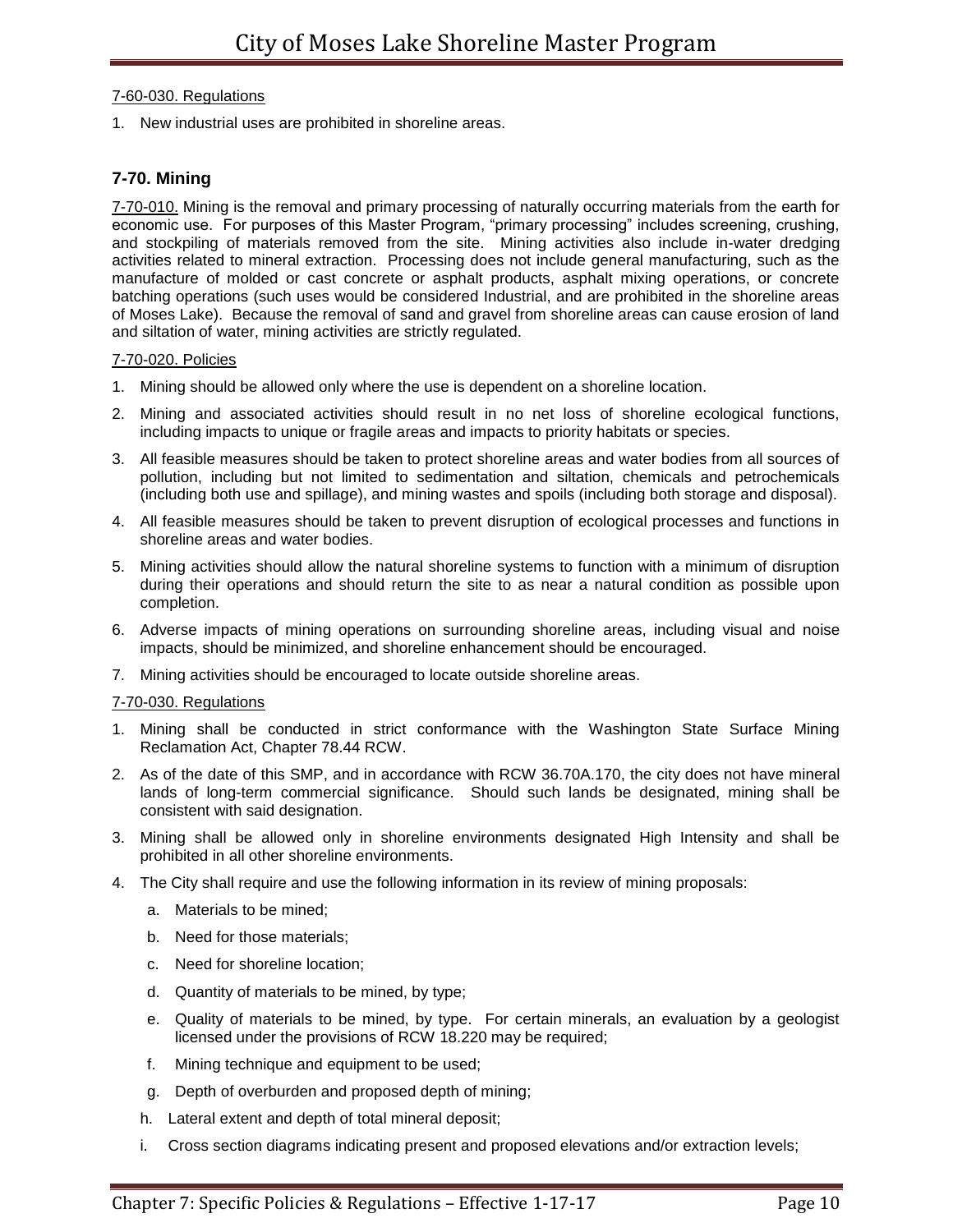- j. Existing drainage patterns, seasonal or continuous, and proposed alterations thereof including transport and deposition of sediment and channel changes that may result;
- k. Proposed means of controlling surface runoff and preventing or minimizing erosion and sedimentation including impacts to banks on both sides of the excavation;
- l. The location and sensitivity of any affected critical areas;
- m. Subsurface water resources and aquifer recharge areas, including origin, depth, and extent;
- n. Quality analysis of overburden, excavation materials, and tailings, with plans for storage, use, or disposition;
- o. Mining plan and scheduling, including seasonal, phasing, and daily operation schedules;
- p. Reclamation plan that meets the requirements of this master program and Chapter 78.44 RCW (for surface mining operations only);
- q. Screening, earthen berm buffering, and/or fencing plans; and
- r. Impacts to aquatic and shoreline habitat.
- 5. Mining operations shall be sited, designed, conducted, and completed (including reclamation) to ensure no net loss of shoreline ecological functions.
- 6. Mining operations shall comply with all local, state, and federal water quality standards and pollution control laws. Operations shall use effective techniques to prevent or minimize surface water runoff, erosion and sedimentation; prevent reduction of natural flows; protect all shoreline areas from acidic or toxic materials; and maintain the natural drainage courses of all streams. Surface water runoff shall be impounded as necessary to prevent accelerated runoff and erosion.
- 7. Overburden, mining debris, and tailings shall not be placed in water bodies or floodways and shall be stored and protected in such a manner as to prevent or minimize erosion or seepage to surface and ground waters.
- 8. Precautions shall be taken to insure that stagnant or standing water, especially that of a toxic or noxious nature, does not develop.
- 9. In no case shall mining operations impair lateral support and thereby result in earth movements extending beyond the boundaries of the site.
- 10. If substantial evidence indicates that mining operations are causing, or continued operation would cause, significant and adverse impacts to water quality, habitat, or any shoreline ecological function, the City shall terminate the shoreline permit for mining or impose further conditions on the mining operation to ensure no net loss of shoreline ecological functions.
- 11. All mining impacts shall be mitigated, and shoreline enhancement shall be encouraged. Preference shall be given to mining proposals that result in the creation, restoration, or enhancement of habitat for priority species.
- 12. Environment-specific regulations: Mining uses shall comply with the environment-specific requirements in Chapter 9.

# **7-90. Recreational Uses**

7-90-010. Recreational uses provide opportunities for the refreshment of body and mind through forms of play, sports, relaxation, amusement, or contemplation. They include facilities for passive and lowintensity recreational activities such as hiking, photography, viewing, and fishing. They also include facilities for active or more intensive uses such as parks, campgrounds, golf courses, and other outdoor recreation areas. This section applies to both publicly- and privately-owned shoreline facilities intended for use by the public or a private club, group, association, or individuals.

#### 7-90-020. Policies

- 1. The location and design of shoreline recreational developments should be consistent with the City of Moses Lake's *Comprehensive Plan*.
- 2. The location and design of publicly-owned shoreline recreational developments should be consistent with the City of Moses Lake's *Parks, Recreation, and Open Space Plan*.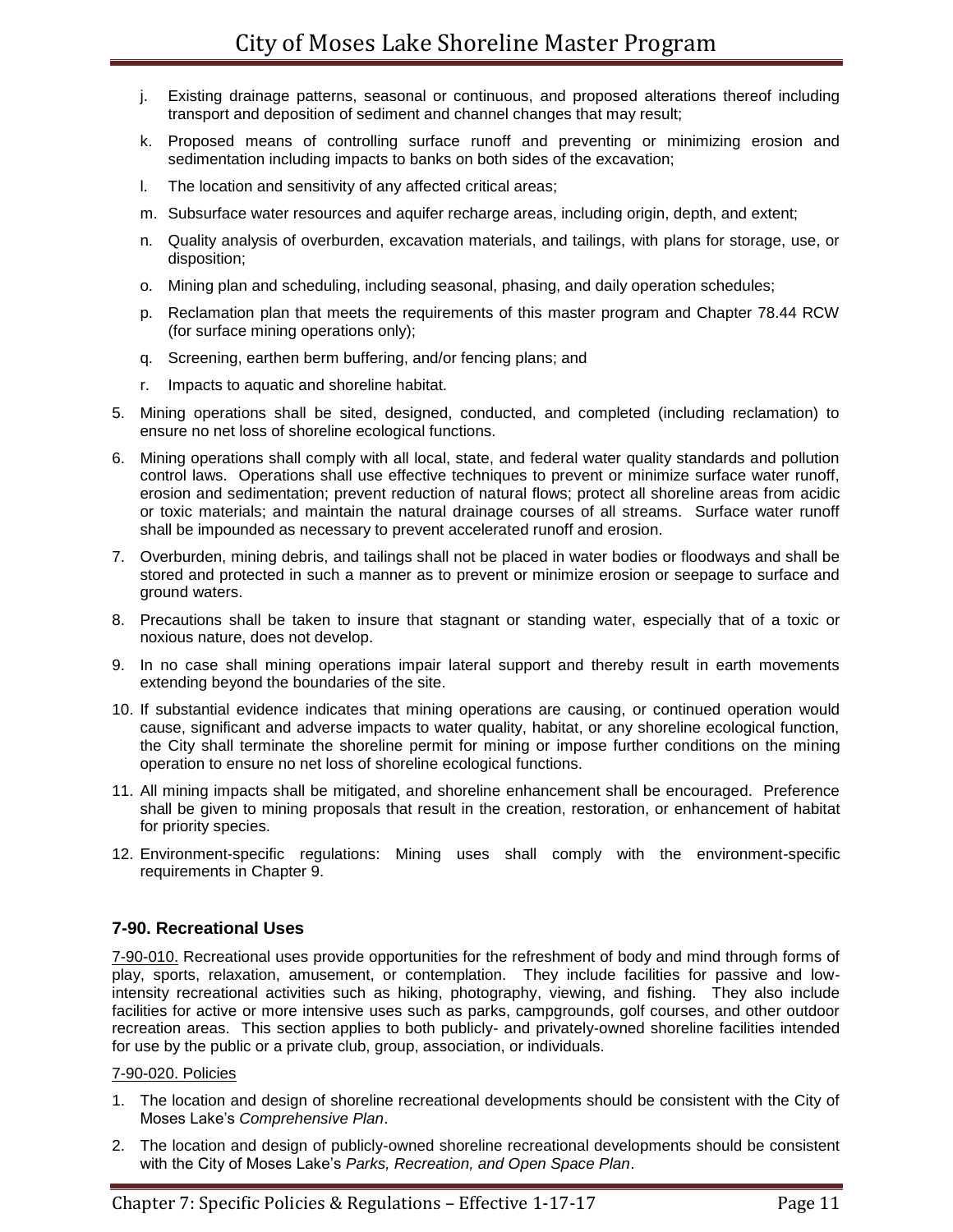- 3. Local, state, and federal recreation planning should be coordinated. Shoreline recreational developments should be consistent with applicable park, recreation, and open space plans of other jurisdictions.
- 4. A variety of compatible recreational experiences and activities should be encouraged to satisfy diverse recreational needs. However, facilities for recreational activities that do not benefit from a shoreline location should not locate in shoreline areas.
- 5. Recreational developments should be located, designed, operated, and maintained to cause no net loss of shoreline ecological functions and to be compatible with, and minimize adverse impacts on, valuable cultural and natural features and on nearby land and water uses. The only recreational development proposals that should be approved are those that complement their environment and surrounding land and water uses, and that protect natural areas.
- 6. Priority should be given to developments that provide recreational uses and other improvements facilitating public access to shoreline areas.
- 7. Recreational developments should be located and designed to preserve, enhance, or create scenic views and vistas. Removal of native vegetation to enhance views should be discouraged.
- 8. All recreational developments should make adequate provisions for:
	- a. Vehicular and pedestrian access, both on and off site, including, where appropriate, access for people with disabilities.
	- b. Proper water supply and solid and sanitary waste disposal.
	- c. Security and fire protection for the use and for any use-related impacts to adjacent property.
	- d. The prevention of overflow and trespass onto adjacent properties, by methods including but not limited to landscaping, fencing, and posting of the property.
	- e. Buffering from adjacent private property or natural areas.
- 9. Trails and paths on steep slopes should be located, designed, and maintained to protect bank stability and minimize ground disturbance.
- 10. Recreational developments should protect the natural character, resources and ecology of the shoreline.

#### 7-90-030. Regulations

- 1. The location and design of publicly-owned shoreline recreational developments shall be consistent with the City of Moses Lake's *Parks, Recreation, and Open Space Plan*.
- 2. To avoid wasteful use of the limited supply of recreational shorelands, substantial accessory use facilities, such as rest rooms, recreation halls and gymnasiums, commercial services, access roads, and parking areas shall be set back from the ordinary high water mark as specified in the Development Standards Tables (Tables 9.3A and 9.3B), unless it can be shown that such facilities are essentially shoreline dependent. Such facilities may be linked to the shoreline by walkways.
- 3. Shoreline recreational developments shall maintain, and, when feasible, enhance or restore desirable shoreline features including those that contribute to shoreline ecological functions and processes, scenic vistas, and aesthetic values. Removal of native vegetation to enhance views shall be discouraged. Any unavoidable impacts shall be mitigated as specified in Appendix A: Mitigation.
- 4. Recreational uses shall be designed to complement their environment and surrounding land and water uses.
- 5. No recreational buildings or structures shall be built over water, other than water-dependent and/or public access structures such as piers, docks, bridges, boardwalks, or viewing platforms.
- 6. Each development proposal shall include a landscape plan that uses primarily native, self-sustaining vegetation. Campsites, selected view points, or other permitted structures or facilities shall be located so as to not require damage or destruction of native vegetation. Removal of existing native vegetation shall be the minimum amount necessary to accommodate the permitted use. Refer also to Clearing and Grading and Vegetation Conservation in Chapter 8, and Appendix A: Mitigation.
- 7. For recreational uses such as golf courses that require the use of fertilizers, pesticides, or other chemicals, the applicant shall specify the methods that will be used to ensure that the use complies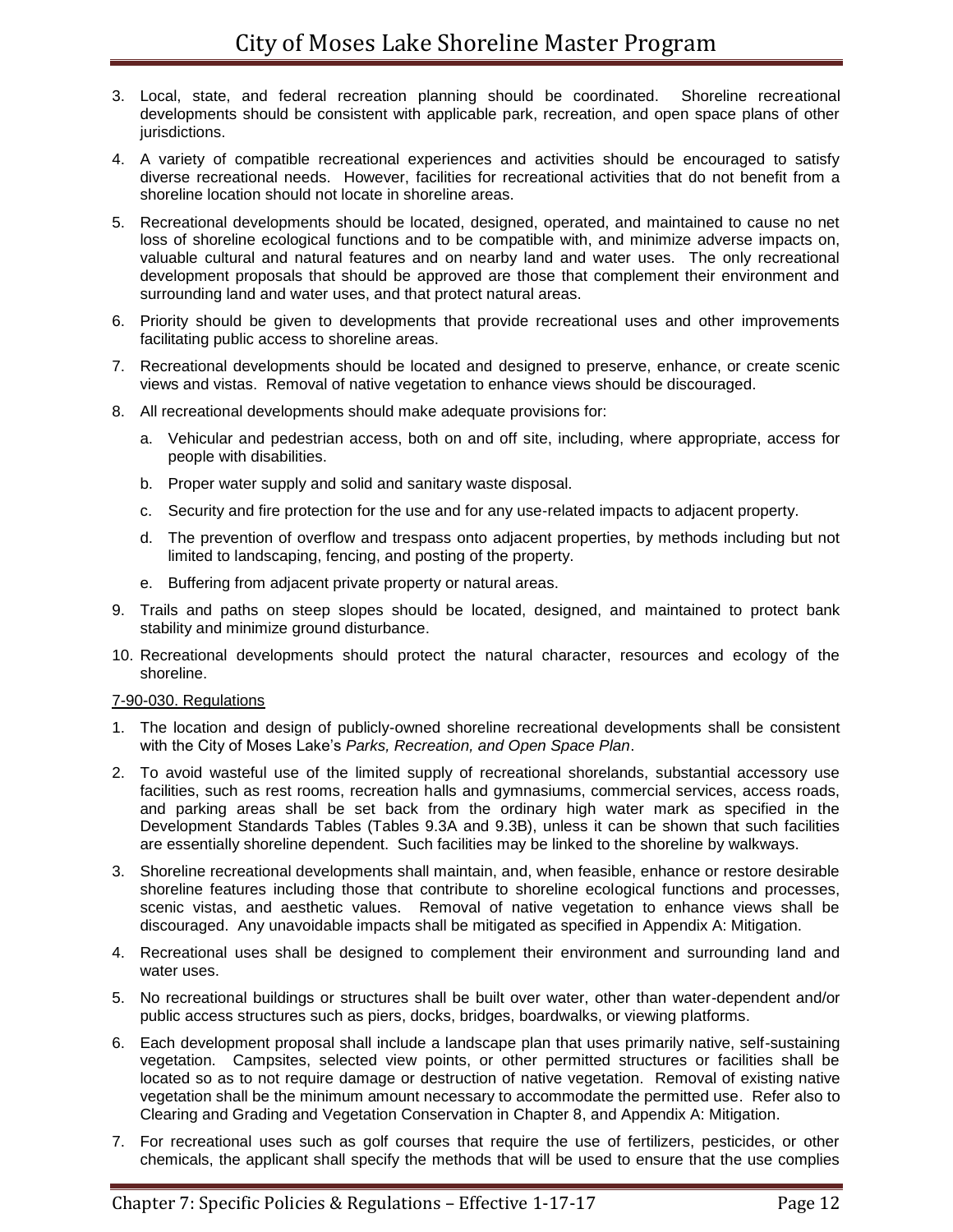with all provisions of the "Environmental Impacts and Water Quality" provisions of this SMP (see Chapter 6), including preventing the chemicals from entering adjacent water bodies or wetlands. Minimum buffers for recreational uses are listed in Chapter 9. In addition to required buffers, chemical-free buffer strips may be required at the discretion of the City.

- 8. Recreational uses shall provide facilities for non-motorized access to the shoreline, such as pedestrian and bicycle paths, where those facilities will not result in loss of shoreline ecological functions.
- 9. Recreational uses shall include adequate provisions for water supply, sewage, garbage disposal, and fire protection.
- 10. Recreational uses shall include adequate provisions, such as screening, buffer strips, fences, and signs, to buffer adjacent private property and natural areas and protect the value and enjoyment of those sites.
- 11. Trails and paths on steep slopes shall be located, designed, and maintained to protect bank stability and minimize ground disturbance.
- 12. Environment-specific regulations:
	- a. Recreational uses shall comply with the environment-specific requirements in Chapter 9.
	- b. Public access shall be required for recreational uses in shoreline environments designated "W", and shall be encouraged in all other shoreline environments, unless such access is shown to be incompatible due to reasons of safety, security, or impact to the shoreline environment.

# **7-100. Residential Uses**

7-100-010. Residential use means one or more buildings, structures, lots, parcels, or portions thereof which are designed for and used or intended to be used to provide a place of abode for human beings. This includes single family residences, duplexes, multi-family residences, apartments, townhouses, manufactured home parks, group housing, condominiums, other detached or attached dwellings, and major and short subdivisions, along with accessory uses and structures normally associated with residential uses, including but not limited to garages, sheds, swimming pools, parking areas, and fences. Residential uses do not include hotels, motels, or any other type of overnight or transient housing or camping facilities. All residential uses must comply with the Shoreline Management Act and this master program, even if the use is not required to obtain any type of shoreline permit.

#### 7-100-020. Policies

- 1. Residential development and subdivisions should be located, designed, built, and maintained to protect shoreline environmental functions and processes when possible.
- 2. Residential development and subdivisions should be designed so as to adequately protect the water and shoreline aesthetic characteristics.
- 3. Residential uses should be permitted only where there are adequate provisions for utilities (i.e., water, sewer, power, telephone, and cable lines), circulation, and access.
- 4. The overall density of development and lot coverage should be appropriate to the physical capabilities of the site.
- 5. Recognizing property owners' rights of shoreline residential use, new residential uses should provide adequate setbacks and natural buffers from the water and ample open space between structures to provide space for outdoor recreation, protect natural features and existing shoreline vegetation, control erosion, protect water quality, preserve views and normal public use of the shoreline and the water, protect aquatic and wildlife habitat, and minimize user conflicts.
- 6. Residential uses should be encouraged to provide dedicated and improved community or public access to the shoreline in a manner that is appropriate to the site and the nature and size of the development. Any public access provided should be counted toward the dedication of parks and open space required by the Moses Lake Municipal Code for new residential developments.
- 7. To discourage dock proliferation and the associated loss of shoreline ecological functions, subdivisions should provide joint-use or community docks. Individual docks should be allowed for lots in subdivisions with joint-use or community docks. Other joint use facilities, such as access areas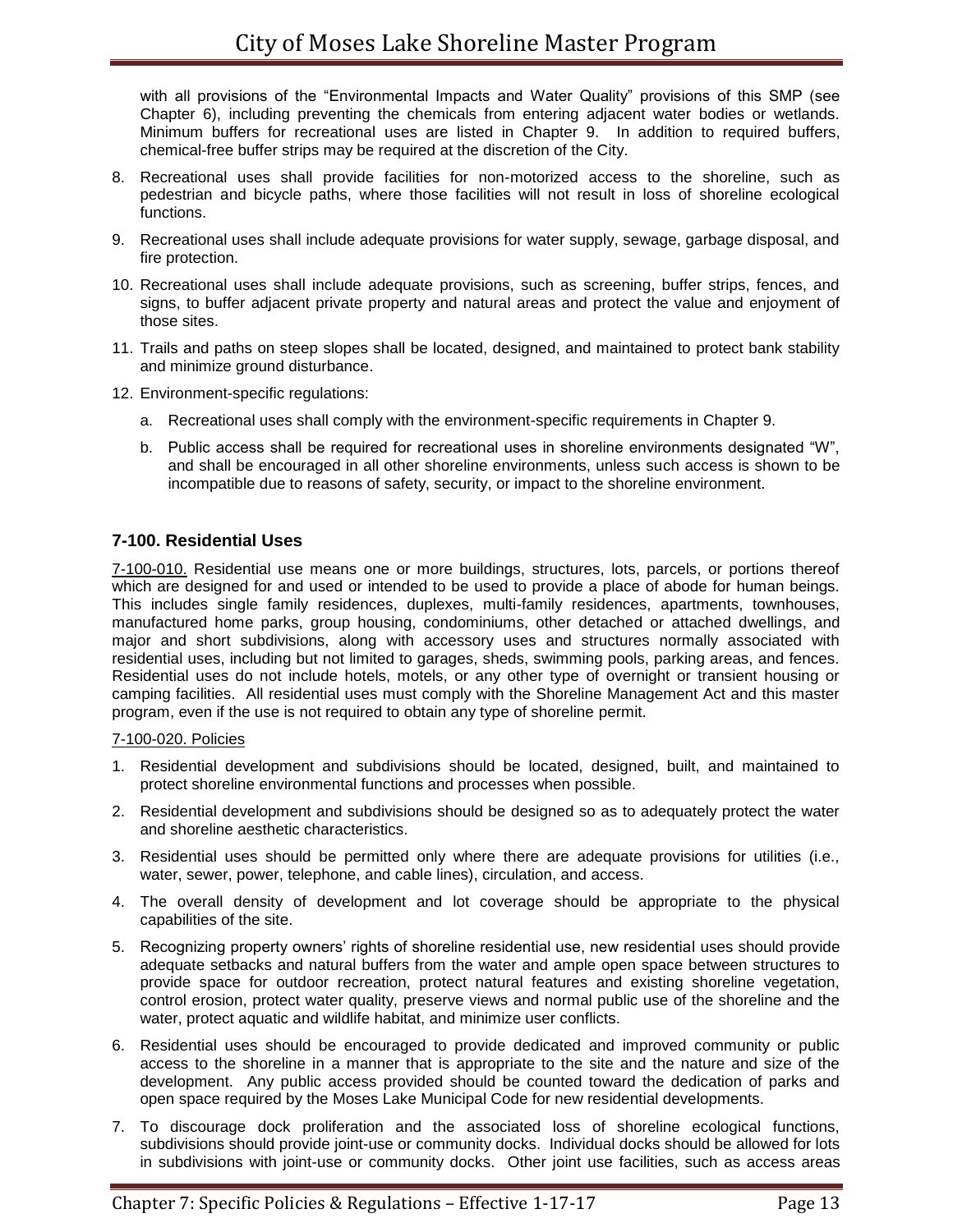and boat launches, should also be encouraged.

- 8. New residential uses should be prohibited over water, in floodways, and in environmentally sensitive areas such as wetlands and geologic hazard areas.
- 9. Structures and other developments accessory to residential uses should be designed and located to blend into the site as much as possible.
- 10. The buffers established for residential uses should apply to non-water-dependent accessory structures.
- 11. Best management practices should be applied in designing and developing surface and stormwater facilities.
- 12. The front yard zoning setback should be allowed to be reduced to accommodate reasonable development.
- 13. To prevent encroachment on the shoreline buffer, the buffer should be marked with a long-term visual cue to alert present and future property owners of the location of the buffer edge. The marker should be substantial enough to show that there is clearly a change in circumstances from one side of the marker to the other.

7-100-030. Regulations

- 1. Residential uses shall not be approved where flood control, shoreline protection measures, or bulkheading will be required to create residential lots or site area. Residential uses shall be designed so that structural shoreline stabilization, including bulkheads, is not likely to be required to protect property and will not be required in the future.
- 2. New multi-unit residential development (including multiplexes), and the subdivision of land into four or more lots shall make adequate provisions for public access consistent with the regulations set forth in Section 7-90. Recreational Uses, and all provisions of this SMP.
- 3. Public access shall be located and designed to respect private property rights, be compatible with the shoreline environment, protect ecological functions and processes, protect aesthetic values of shoreline, and provide for public safety (including consistency with Crime Prevention through Environmental Design (CPTED) principles, where applicable).
- 4. If wetlands, steep slopes, other critical areas, or other unique or fragile features are located on a development site, development shall be located so as to avoid the sensitive areas. Cluster or similar design of residential units may be used in order to achieve this.
- 5. Vegetation removal shall be in compliance with the Vegetation Conservation and Clearing and Grading provisions of Chapter 8 and shall be limited to the minimum necessary to accommodate permitted uses, with the exception that noxious weed control shall be allowed subject to the vegetation conservation provisions in Chapter 8.
- 6. During construction, shoreline vegetation shall be preserved and erosion controlled by the following means at a minimum: Clearly marked temporary fencing shall be installed during the entire construction period. The shoreline shall be protected from sedimentation by silt fences, sand bags, or other material as approved by the Building Official. Sedimentation control measures shall be in place before the start of any clearing, grading, or construction. Sedimentation control measures shall be inspected after each runoff event and maintained if necessary.
- 7. Other than docks, new residential structures and accessory structures, including boathouses, shall be prohibited over water or floating on the water. Floating homes shall be prohibited.
- 8. The buffers established for residential uses shall apply to non-water-dependent accessory structures.
- 9. Best management practices shall be applied in designing and developing surface and stormwater facilities. The *Stormwater Management Manual for Eastern Washington* shall provide the preferred guidance for storm water management best practices.
- 10. Environment-specific regulations:
	- a. Residential uses shall comply with the environment-specific requirements in Chapter 9, except as provided in Regulation 11 below.
- 11. Common Line Setbacks: The residential buffers in Table 9.3 shall not apply in cases where the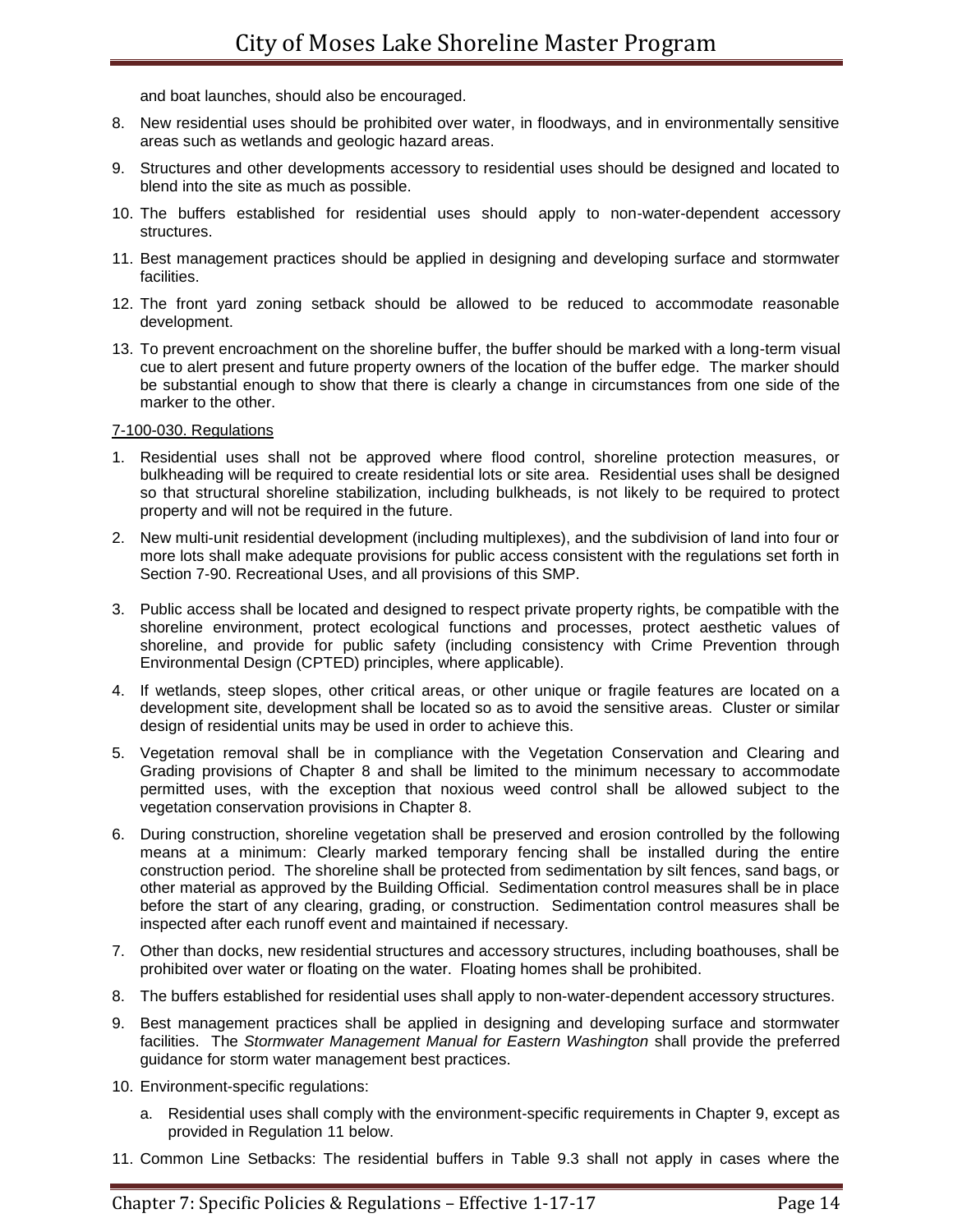majority of existing development in the area does not meet the established buffer standards. In such cases residential structures shall be set back common to the average of setbacks for existing dwelling units within three hundred (300) feet of the proposed residential structure. If there is only one or no dwelling units within three hundred (300) feet of the proposed residential structure, the shoreline buffers of Table 9.3 shall apply. Common line setback allowed in this section is subject to approval by the Shoreline Administrator. Common line setback shall only be allowed where no loss of shoreline ecological functions or interference with shoreline processes will result from said common line setback per the mitigation requirements in this SMP. The Administrator may place conditions on the approval. Any further deviation from setback requirements beyond that allowed in this section shall require approval of a shoreline variance permit.

- 12. For lots platted before the adoption of this Master Program, if the required shoreline buffer causes there to be less than 60' from the buffer to the front zoning setback line, the front yard zoning setback may be reduced to 10' for a porch, 15' for living space or the side of a garage, and 20' for a garage door. Side yard setbacks may be reduced to 5'. If there is still not 60' from the reduced zoning setback to the shoreline buffer, the shoreline buffer may also be reduced by the minimum amount that will allow 60' of buildable area, provided there will be no net loss of shoreline ecological function per Section 6-30, Critical Areas, and Appendix A, Mitigation, of this SMP and provided that at least a 25' shoreline buffer will be maintained. These reductions in buffer and setbacks do not authorize encroachments into any easements which may be on the property. All proposals to reduce setbacks and buffers shall be submitted to the Administrator for review. The Administrator may place conditions on the approval.
- 13. Subject to RCW 58.17.140 and RCW 58.17.170, lots in plats with preliminary plat approval before the adoption of this Master Program, and which had wetland or shoreline buffers set during the platting process, the buffer shall be as set during the platting process.
- 14. Residential Fencing: Fencing meeting Municipal Code standards may extend to the landward edge of the shoreline buffer. Fencing may be installed within the buffer if all of the following are met:
	- a. Fence materials shall be natural or natural-looking materials and colors, and restricted to fence types such as post and rail or split rail.
	- b. The lowest rail shall be a minimum of 16" from the ground, and the highest rail shall be no greater than 60" from the ground.
	- c. New fences established parallel to the shoreline shall be outside of the shoreline and wetland buffers and shall require native vegetative plantings within that buffer if lawn or weeds currently exist within the area. The fence setback may be reduced if the applicant is participating in a shoreline public access plan or it there is intervening ownership (e.g. railroad, conservancy trail, etc.) The applicant shall submit a planting plan along with the fence permit.
	- d. Vegetative plantings as fencing within the shoreline buffer are restricted to native plants.
	- e. No vehicle parking or equipment storage shall be allowed between the OHWM and a fence parallel to the water, within the shoreline buffer area.
	- f. Other than removal of noxious weeds and non-native plants, removal of vegetation within the shoreline buffer shall be restricted to initial digging of posts and vegetation removal necessary for the initial placement of the fence.
	- g. Solid plank construction, solid vinyl, razor wire, and chain link fencing shall be prohibited within the shoreline buffer.

Existing fencing must be brought into compliance with the above standards when there is an expansion of the development or use on the site, when there is a new use or modification of the shoreline or buffer (e.g. dock, boat lift, shoreline stabilization, etc.)

# **7-110. Transportation Facilities**

7-110-010. Transportation facilities are those structures and developments that aid in movement of people, goods, and services. They include roads, highways, bridges, bicycle paths, trails, railroad facilities, and other related facilities.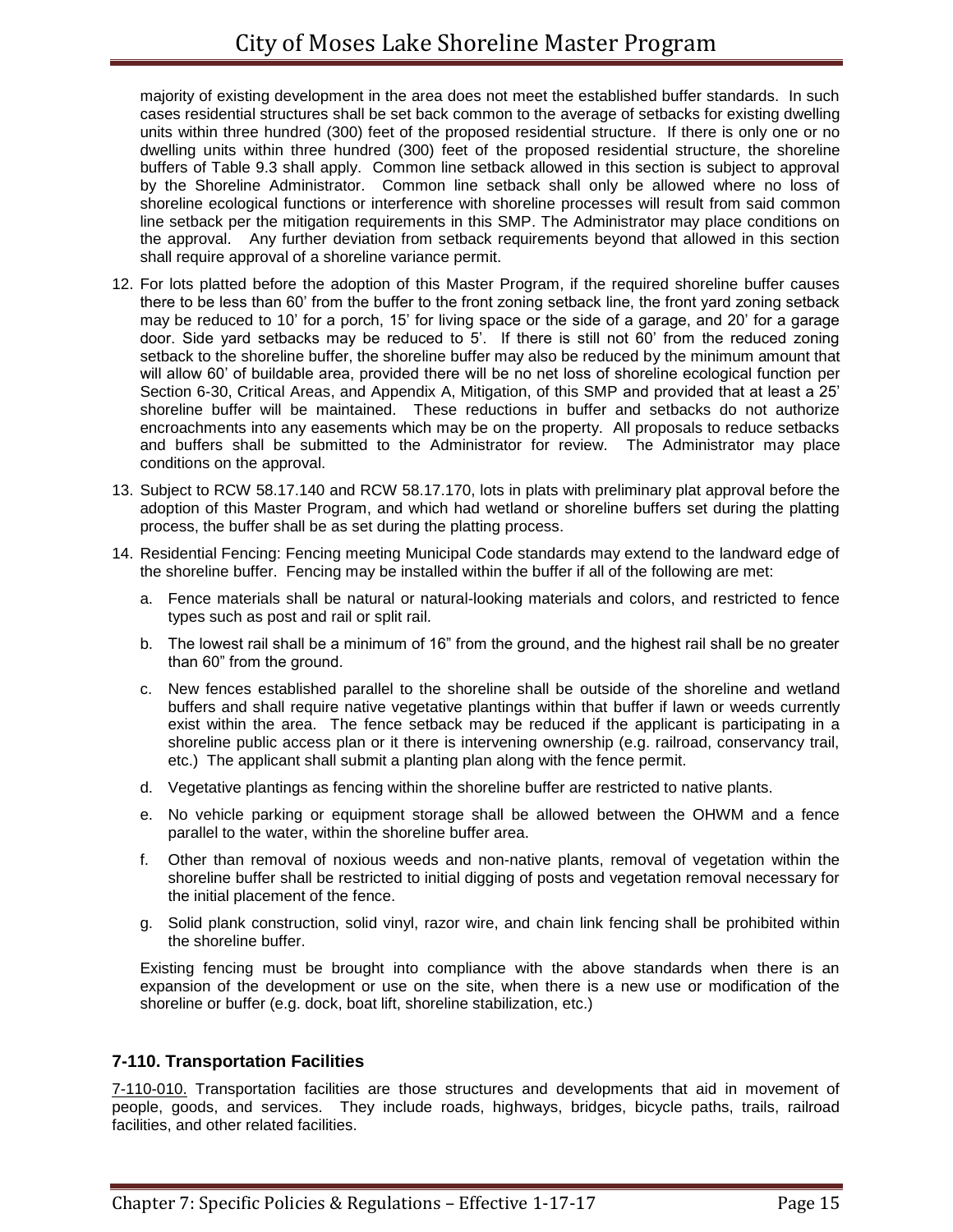## 7-110-020. Policies

- 1. New roads, railroads, and bridges in shoreline jurisdiction should be minimized.
- 2. New roads, railroads, and bridges in shoreline jurisdiction should be consistent with the City's *Comprehensive Plan*.
- 3. Transportation facilities should be located, designed, and constructed so that routes will result in no net loss of shoreline ecological functions and will have the minimum adverse impact on existing or future water-dependent uses.
- 4. Road and railroad locations should be planned to fit the topography of the shoreline in order to minimize alteration of natural conditions. New transportation facilities should be located and designed to minimize the need for shoreline protection measures, stream and lake crossings, and modification of natural drainage systems.
- 5. Trails and bicycle paths should be encouraged in shoreline areas where they are compatible with the natural character, resources, and ecology of the shoreline area.
- 6. Where transportation corridors are required within shoreline jurisdiction, then joint use for roads, utilities, and motorized and non-motorized forms of transportation should be encouraged.
- 7. Abandoned or unused road or railroad rights-of-way that offer opportunities for public access to the shoreline should be acquired and/or retained for public access. However, where practical, such areas should be allowed to revert to right-of-way if the right-of-way becomes necessary in the future.
- 8. All debris, overburden, and other waste materials from transportation facility construction should be handled, contained, and disposed of in a manner that prevents entry of said materials into adjacent water bodies.

## 7-110-030. Regulations

- 1. Transportation facilities and services shall use existing transportation corridors whenever possible, provided that facility additions and modifications will not adversely impact shoreline resources and are otherwise consistent with this master program and the City's *Comprehensive Plan*. If expansion of the existing corridor will result in net loss of shoreline ecological functions, then a less disruptive alternative shall be used.
- 2. Transportation and primary utility facilities shall be required to make joint use of rights-of-way and to consolidate crossings of water bodies where loss of shoreline ecological functions can be minimized by doing so.
- 3. Shoreline transportation facilities shall be sited and designed to avoid geologically hazardous areas and to fit the existing topography in order to minimize cuts and fills.
- 4. Where practical, shoreline transportation facilities shall be sited and designed to avoid the following areas:
	- a. Areas between unstable or moderately unstable slopes and the OHWM (i.e., areas below unstable slopes).
	- b. Areas above unstable or moderately unstable slopes that are within shoreline areas or are within 100 feet of the top of the slope (upland areas draining to unstable slopes).
	- c. Any area in which proximity to a geologically hazardous area would result in need for shoreline stabilization or loss of shoreline ecological function
- 5. Cut and fill slopes shall be designed at the normal angle of repose or less.
- 6. Landfills for transportation facility development are prohibited in water bodies and wetlands except that when all structural and upland alternatives have been proven infeasible and the transportation facilities are necessary to support uses consistent with this master program and the City's *Comprehensive Plan*, such landfill may be permitted as a conditional use.
- 7. Major highways and railways shall be located outside of shoreline areas except where water crossings are required. Water crossings shall use the shortest route feasible unless such route would cause more damage to the environment.
- 8. New transportation facilities shall be located and designed to prevent or minimize the need for shoreline stabilization, landfill, or substantial site grading. Transportation facilities allowed to cross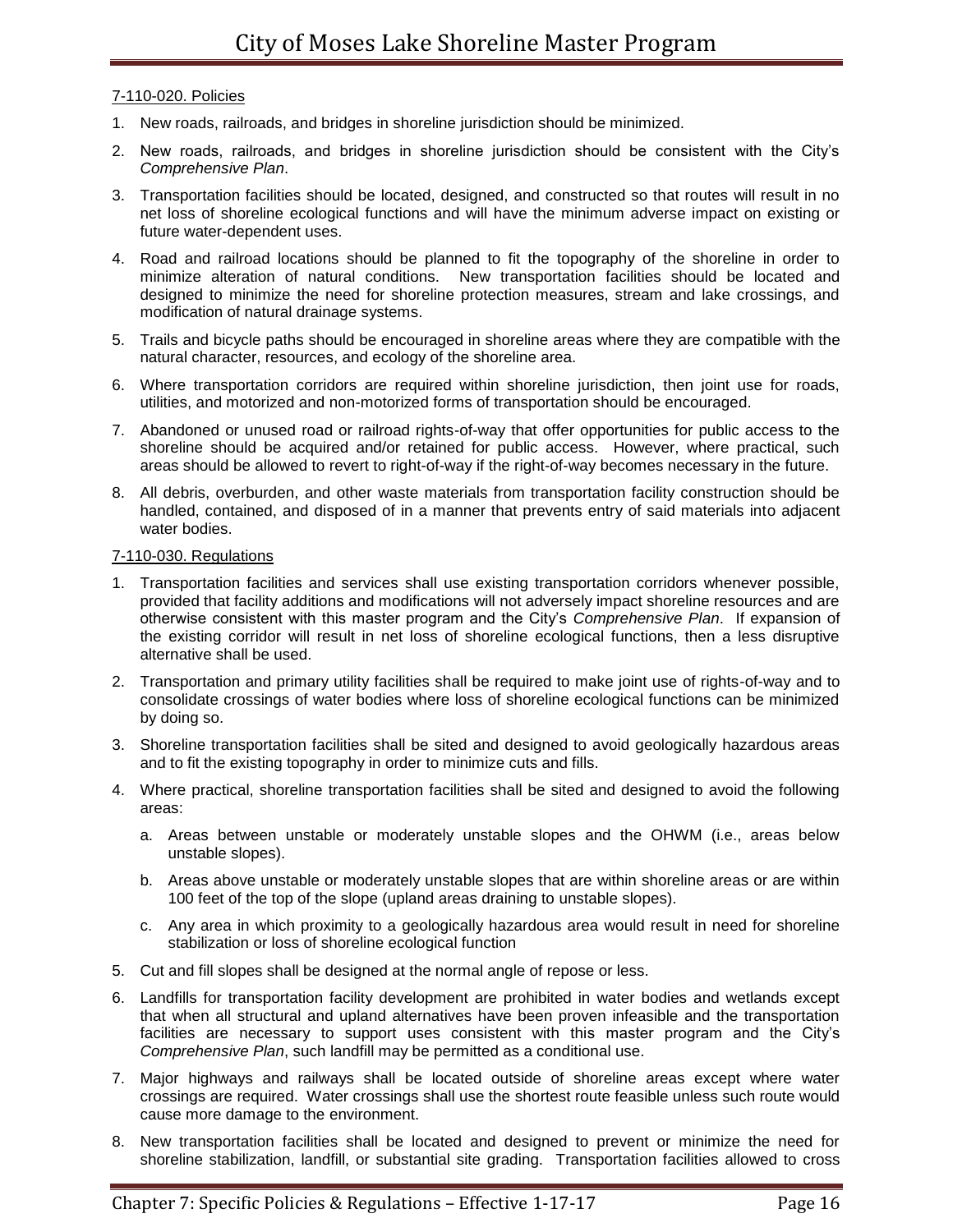over water bodies and wetlands shall use elevated, open pile or pier structures whenever feasible. All bridges must be built high enough to allow the passage of debris and provide 3 feet of freeboard above the 100 year flood level.

- 9. Shoreline transportation facilities shall be sited and designed to avoid steep or unstable areas and fit the existing topography in order to minimize cuts and fills.
- 10. All shoreline areas disturbed by transportation facility construction and maintenance shall be restored to their pre-project condition, using compatible, self-sustaining vegetation, immediately upon completion of the construction or maintenance activity. Plants that may compromise shoreline values shall be prohibited. The permit application submittal shall identify the size, location, and species of plants that will be used. The agency or developer constructing or maintaining the transportation facility shall also be responsible for maintaining the vegetation until it is established.
- 11. Waterway crossings shall be designed and maintained to cause minimal disturbance to banks.
- 12. Where permitted, wetland and priority habitat crossings and other crossings of critical, unique, or fragile areas shall be designed and maintained to cause no net loss of shoreline ecological functions.
- 13. Roads and railroads shall be located to minimize the need for routing surface waters into and through culverts.
- 14. All transportation facilities shall be designed, constructed, and maintained to contain and control all debris, overburden, runoff, erosion, and sediment generated from the affected areas. Relief culverts and diversion ditches shall not discharge onto erodible soils, fills, or side cast materials. State and local stormwater regulations apply.
- 15. Bridge abutments and necessary approach fills shall be located landward of wetlands or the ordinary high water mark, except that bridge piers may be permitted in a water body as a conditional use, when in compliance with requirements of other permitting agencies, including but not limited to the U.S. Army Corps of Engineers and the Washington State Department of Fish and Wildlife.
- 16. Except where a water crossing is necessary, roads, railroads, and other transportation facilities shall be located landward of shoreline wetlands and other Fish and Wildlife Habitat Conservation Areas.
- 17. Except for water crossings, all roads and railroads shall be adequately set back from the water (see Table 9.3, Development Standards and Specific Shoreline Development Regulations) and shall provide buffer areas of compatible, self-sustaining vegetation. Shoreline scenic drives and viewpoints may provide periodic breaks in the buffer to allow open views of the water, provided that removal of healthy native vegetation is not required to provide such breaks. Removal of healthy native vegetation is discouraged.
- 18. Overburden, debris, and other waste materials from both construction and maintenance activities, including drainage ditch clearing, shall not be deposited into or sidecast on the shoreline side of the road or in water bodies or wetlands. Such material shall be deposited in stable locations where reentry and erosion into water bodies or wetlands is prevented.
- 19. Environment-specific regulations: Transportation facilities shall comply with the environment-specific requirements in Chapter 9.

# **7-120. Utilities (Primary Facilities)**

7-120-010. Utilities are services and facilities that produce, transmit, carry, store, process, or dispose of electrical power, gas, water, sewage, communications, oil, etc. The provisions of this section apply to primary uses, such as sewage treatment plants and outfalls, public high-tension utility lines, power transfer facilities, sewer and water mains, gas distribution lines and storage facilities. See Chapter 6 for policies and regulations related to on-site accessory utilities.

#### 7-120-020. Policies

- 1. Primary utilities should use existing transportation and utility sites, rights-of-way, and corridors whenever possible, rather than creating new corridors. Joint use of rights-of-way and corridors are encouraged.
- 2. Primary utilities should be prohibited in wetlands, other critical habitat areas, and other critical, unique and fragile areas unless no feasible alternative exists.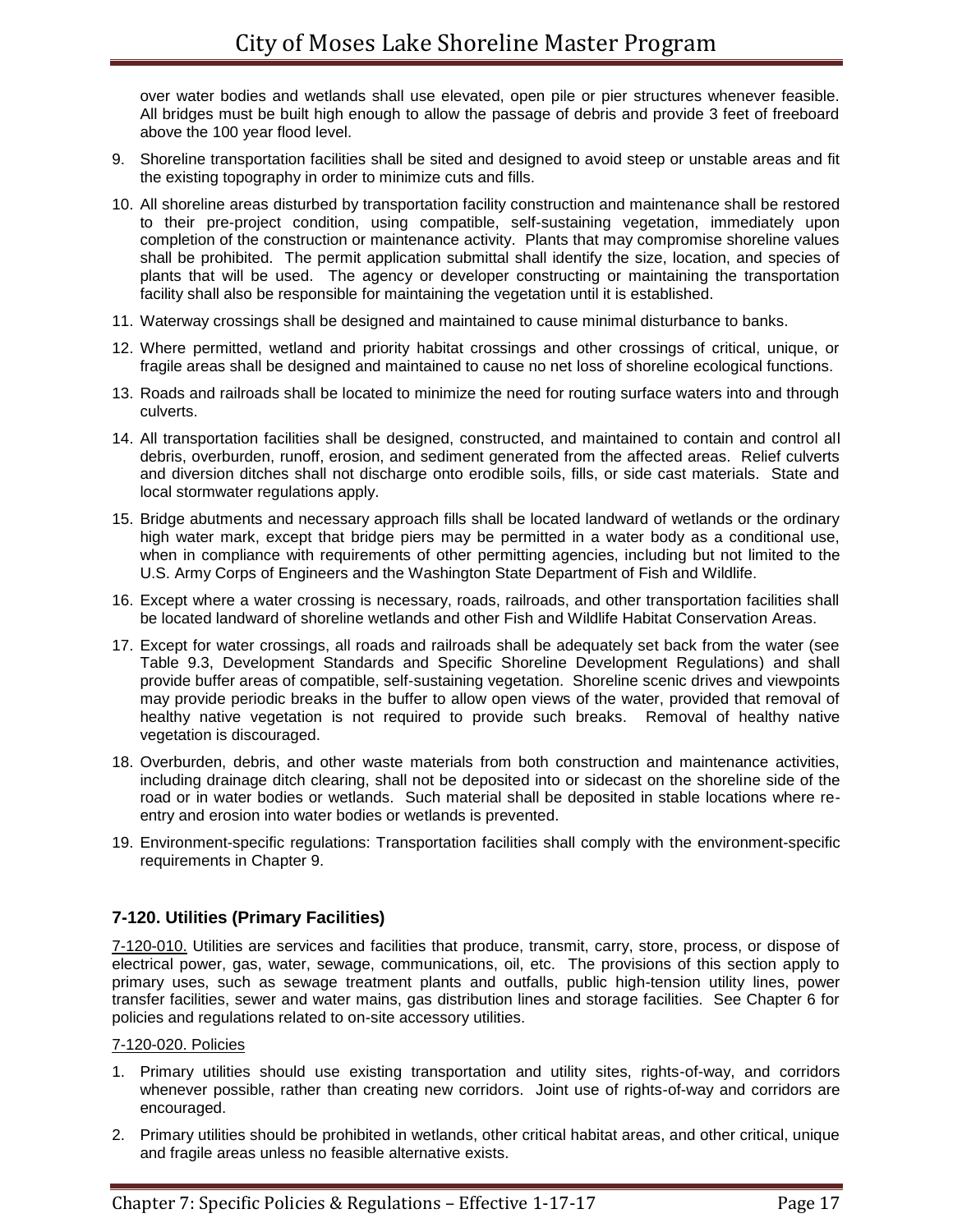- 3. New primary utility facilities should be located so that shoreline protection works are not required.
- 4. Primary utilities facilities and corridors should be located so as to protect scenic views.
- 5. Primary utilities facilities and rights-of-way should be located and designed to result in no loss of shoreline functions or interference with shoreline processes; preserve the natural landscape; and minimize conflicts with present and planned land uses.
- 6. Whenever feasible, utilities should be placed underground or affixed to bridges.
- 7. Solid waste disposal activities and facilities should be prohibited in shoreline areas.
- 8. Location of utility facilities within existing public, private, and utility rights of way is encouraged.
- 9. When possible, water crossings should be avoided.

#### 7-120-030. Regulations

- 1. Primary utility facilities and transmission lines shall be located, designed, constructed, operated, and maintained to cause no net loss of shoreline ecological functions. Utility lines associated with primary utilities shall use existing rights-of-way, corridors, and/or water crossings whenever possible and shall avoid duplication and construction of new or parallel corridors in shoreline areas. Proposals for new corridors or water crossings must fully substantiate the infeasibility of existing routes. Primary utility facilities and lines shall be located outside of shoreline areas where feasible.
- 2. Transmission and distribution facilities that must cross areas of shoreline jurisdiction shall cross by the shortest, most direct route feasible, unless such route would cause significant environmental damage.
- 3. Primary utilities shall be located and designed so as to avoid or minimize the use of any structural or artificial shore defense or flood protection works.
- 4. Where major facilities must be placed in a shoreline area, the location and design shall not destroy or obstruct scenic views.
- 5. Primary utilities shall meet required shoreline setbacks as specified in the Development Standards Table (Tables 9.3).
- 6. Utility facilities shall be screened from water bodies and adjacent properties, using primarily native, self-sustaining vegetation. Plants that may compromise shoreline values shall be prohibited. The type and width of screening required shall be as indicated in the table below. The permit application submittal shall identify the size, location, and species of plants that will be used. Substitution of a sight-obscuring fence or wall for the required landscaping shall not be permitted. Landscaped buffers shall be maintained in accordance with the requirements of the City's Municipal Code, Chapter 18.57.

| <b>Adjacent site</b>                                                                                                                                                           | Type and width of screening |
|--------------------------------------------------------------------------------------------------------------------------------------------------------------------------------|-----------------------------|
| <b>Water body</b>                                                                                                                                                              | Type I, 20 feet wide        |
| Residential or recreational use (existing or, in the case of   Type I, 20 feet wide<br>undeveloped land, planned for, based on the City's<br>Comprehensive Plan)               |                             |
| Commercial, industrial, or institutional use (existing or, in the   Type II, 10 feet wide<br>case of undeveloped land, planned for, based on the City's<br>Comprehensive Plan) |                             |

- 7. All underwater pipelines transporting liquids intrinsically harmful to aquatic life or potentially injurious to water quality are prohibited, unless no other feasible alternative exists. In those limited instances in which underwater pipelines are permitted as a conditional use, automatic shut-off valves shall be provided on both sides of the water body, and the applicant shall use all appropriate technology to detect and prevent leaks and ruptures of the pipelines.
- 8. Construction of primary utilities under water or in wetlands shall be timed to minimize impacts on fish and wildlife.
- 9. Landfilling in shoreline areas for primary utility facility or line development purposes is prohibited. Permitted crossings shall use pier or open pile construction.